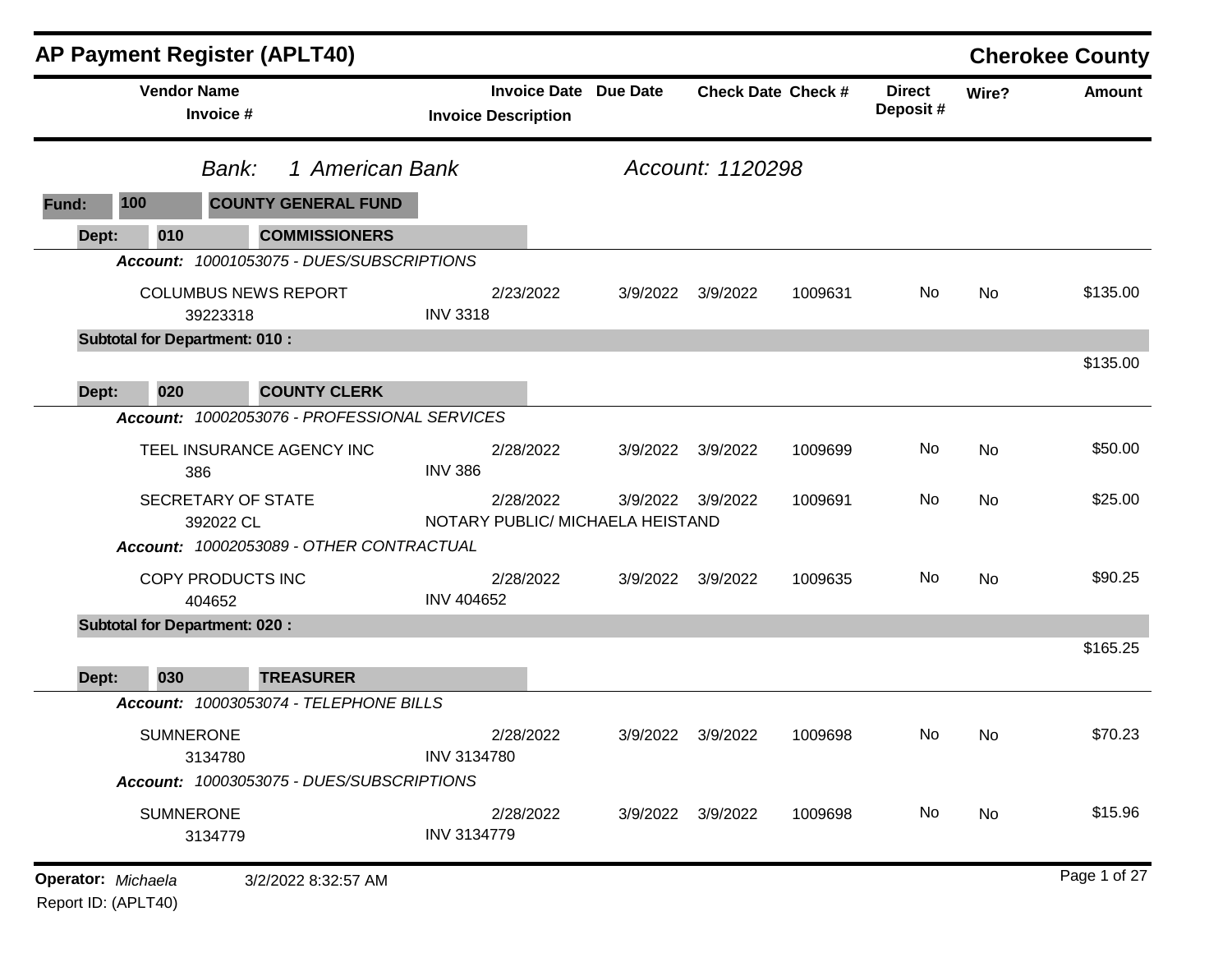|       |                                       | <b>AP Payment Register (APLT40)</b>             |                                           |  |                              |                   |                           |                           |           | <b>Cherokee County</b> |
|-------|---------------------------------------|-------------------------------------------------|-------------------------------------------|--|------------------------------|-------------------|---------------------------|---------------------------|-----------|------------------------|
|       | <b>Vendor Name</b><br>Invoice #       |                                                 | <b>Invoice Description</b>                |  | <b>Invoice Date Due Date</b> |                   | <b>Check Date Check #</b> | <b>Direct</b><br>Deposit# | Wire?     | <b>Amount</b>          |
|       | <b>SUMNERONE</b><br>3135718           | Account: 10003053079 - MAINT/REPAIRS MACH/EQUIP | 2/28/2022<br><b>INV 3135718</b>           |  | 3/9/2022                     | 3/9/2022          | 1009698                   | No                        | <b>No</b> | \$192.05               |
|       | <b>STRONGHOLD DATA</b><br>37771       |                                                 | 2/28/2022<br><b>INV 37771</b>             |  |                              | 3/9/2022 3/9/2022 | 1009697                   | No                        | <b>No</b> | \$34.95                |
|       | <b>Subtotal for Department: 030:</b>  |                                                 |                                           |  |                              |                   |                           |                           |           |                        |
| Dept: | 040                                   | <b>ATTORNEY</b>                                 |                                           |  |                              |                   |                           |                           |           | \$313.19               |
|       |                                       | Account: 10004053068 - OTHER COMMODITIES        |                                           |  |                              |                   |                           |                           |           |                        |
|       | <b>CULLIGAN OF JOPLIN</b><br>204057   |                                                 | 2/28/2022<br><b>INV 204057</b>            |  | 3/9/2022                     | 3/9/2022          | 1009639                   | No                        | <b>No</b> | \$27.60                |
|       | <b>CULLIGAN OF JOPLIN</b><br>205986   |                                                 | 2/28/2022<br><b>INV 205986</b>            |  |                              | 3/9/2022 3/9/2022 | 1009639                   | No.                       | No        | \$11.20                |
|       | <b>CULLIGAN OF JOPLIN</b><br>206340   |                                                 | 2/28/2022<br><b>INV 206340</b>            |  |                              | 3/9/2022 3/9/2022 | 1009639                   | No                        | <b>No</b> | \$8.50                 |
|       |                                       | Account: 10004053075 - DUES/SUBSCRIPTIONS       |                                           |  |                              |                   |                           |                           |           |                        |
|       | 3029                                  | COUNTY COUNSELORS ASSOCIATION OF K              | 2/28/2022<br><b>INV 3029</b>              |  |                              | 3/9/2022 3/9/2022 | 1009637                   | No.                       | No        | \$200.00               |
|       | 392022 AT                             | <b>COLUMBUS NEWS REPORT</b>                     | 2/28/2022<br><b>12 MONTH SUBSCRIPTION</b> |  | 3/9/2022                     | 3/9/2022          | 1009631                   | No.                       | No        | \$135.00               |
|       |                                       | Account: 10004053089 - OTHER CONTRACTUAL        |                                           |  |                              |                   |                           |                           |           |                        |
|       | <b>VERIZON WIRELESS</b><br>9899688973 |                                                 | 2/28/2022<br>INV 9899688973               |  |                              | 3/9/2022 3/9/2022 | 1009703                   | No.                       | No        | \$160.04               |
|       | <b>Subtotal for Department: 040:</b>  |                                                 |                                           |  |                              |                   |                           |                           |           | \$542.34               |
| Dept: | 060                                   | <b>SHERIFF &amp; JAIL</b>                       |                                           |  |                              |                   |                           |                           |           |                        |

**Operator:** *Michaela* 3/2/2022 8:32:57 AM Report ID: (APLT40)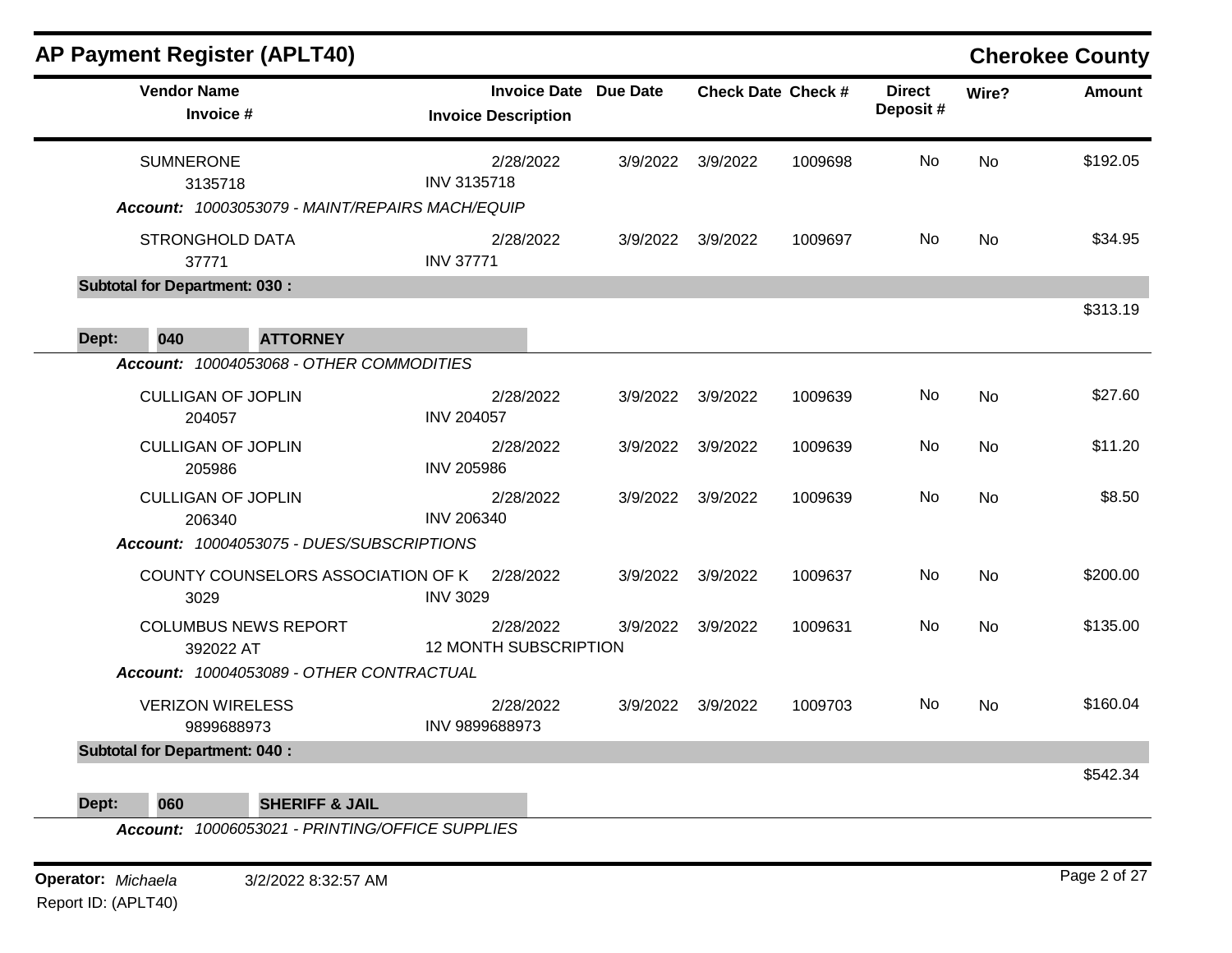| <b>AP Payment Register (APLT40)</b>                                                            |                                                            |          |                   |                    |                            |           | <b>Cherokee County</b> |
|------------------------------------------------------------------------------------------------|------------------------------------------------------------|----------|-------------------|--------------------|----------------------------|-----------|------------------------|
| <b>Vendor Name</b><br>Invoice #                                                                | <b>Invoice Date Due Date</b><br><b>Invoice Description</b> |          |                   | Check Date Check # | <b>Direct</b><br>Deposit # | Wire?     | <b>Amount</b>          |
| <b>FOUR STATE PRINTING</b><br>11706                                                            | 2/25/2022<br><b>INV 11706</b>                              |          | 3/9/2022 3/9/2022 | 1009645            | No.                        | <b>No</b> | \$339.95               |
| <b>CLASS LTD</b><br>1000977                                                                    | 2/25/2022<br><b>INV 1000977</b>                            |          | 3/9/2022 3/9/2022 | 1009630            | No                         | <b>No</b> | \$1,249.20             |
| <b>QUILL CORPORATION</b><br>23027516<br>Account: 10006053022 - EMPLOYEE UNIFORMS/ACCESSORIES   | 2/25/2022<br>INV 23027516                                  |          | 3/9/2022 3/9/2022 | 1009682            | No.                        | <b>No</b> | \$105.71               |
| SIRCHIE FINGER PRINT LABORATORIES<br>0530611IN<br>Account: 10006053025 - PARTS/VEHICLE REPAIRS | 2/25/2022<br>INV 0530611IN                                 |          | 3/9/2022 3/9/2022 | 1009693            | No.                        | <b>No</b> | \$361.75               |
| <b>FRANK FLETCHER DODGE</b><br>141024                                                          | 2/23/2022<br><b>INV 141024</b>                             | 3/9/2022 | 3/9/2022          | 1009646            | No                         | <b>No</b> | \$48.19                |
| MIKE CARPINO FORD MERCURY INC<br>114592                                                        | 2/23/2022<br><b>INV 114592</b>                             |          | 3/9/2022 3/9/2022 | 1009676            | No                         | No        | \$1,576.57             |
| <b>BEACON TIRE</b><br>60068160                                                                 | 2/23/2022<br>INV 60068160                                  |          | 3/9/2022 3/9/2022 | 1009607            | No                         | <b>No</b> | \$620.00               |
| O'REILLY AUTO PARTS<br>4083485517                                                              | 2/23/2022<br>INV 4083485517                                |          | 3/9/2022 3/9/2022 | 1009678            | No.                        | <b>No</b> | \$144.34               |
| NATALINIS AUTOMOTIVE<br>796978                                                                 | 2/25/2022<br><b>INV 796978</b>                             | 3/9/2022 | 3/9/2022          | 1009677            | No                         | No        | \$8.29                 |
| NATALINIS AUTOMOTIVE<br>798307                                                                 | 2/28/2022<br><b>INV 798307</b>                             |          | 3/9/2022 3/9/2022 | 1009677            | No.                        | <b>No</b> | \$39.98                |
| O'REILLY AUTO PARTS<br>4083485643                                                              | 2/23/2022<br>INV 4083485643                                |          | 3/9/2022 3/9/2022 | 1009678            | No                         | <b>No</b> | \$118.72               |
| FRANK FLETCHER DODGE<br>140957                                                                 | 2/23/2022<br><b>INV 140957</b>                             |          | 3/9/2022 3/9/2022 | 1009646            | No.                        | <b>No</b> | \$1,453.32             |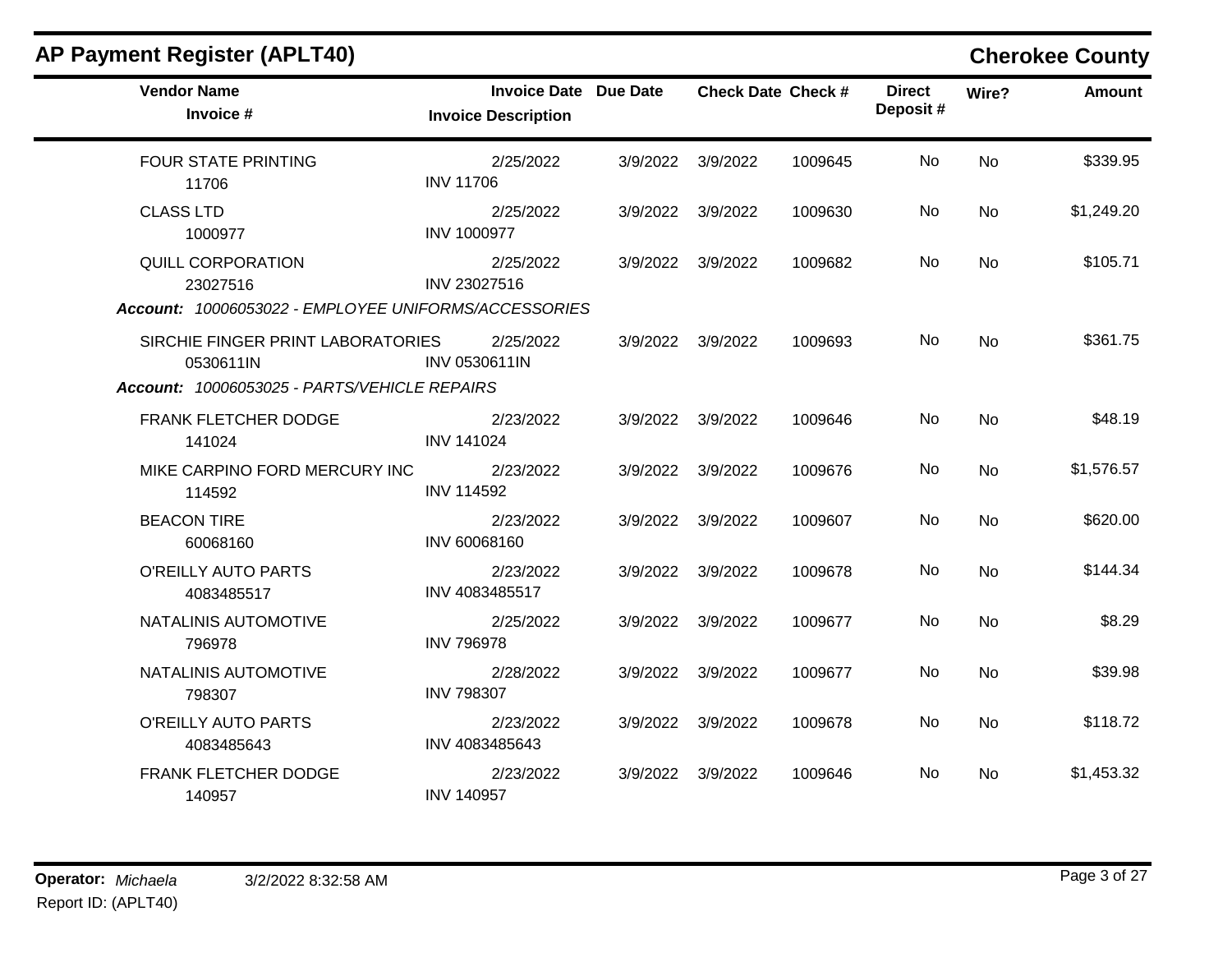| <b>Vendor Name</b><br>Invoice #                                                | <b>Invoice Date Due Date</b><br><b>Invoice Description</b> | <b>Check Date Check #</b> |         | <b>Direct</b><br>Deposit# | Wire?     | <b>Amount</b> |
|--------------------------------------------------------------------------------|------------------------------------------------------------|---------------------------|---------|---------------------------|-----------|---------------|
| FRANK FLETCHER DODGE<br>CM137790                                               | 2/23/2022<br><b>INV CM137790</b>                           | 3/9/2022 3/9/2022         | 1009646 | No                        | <b>No</b> | (\$750.00)    |
| O'REILLY AUTO PARTS<br>0118467750                                              | 2/23/2022<br>INV 0118467750                                | 3/9/2022 3/9/2022         | 1009678 | No                        | <b>No</b> | \$380.53      |
| O'REILLY AUTO PARTS<br>0118467751                                              | 2/23/2022<br>INV 0118467751                                | 3/9/2022 3/9/2022         | 1009678 | No                        | <b>No</b> | \$38.36       |
| O'REILLY AUTO PARTS<br>0118467757                                              | 2/23/2022<br>INV 0118467757                                | 3/9/2022 3/9/2022         | 1009678 | No                        | <b>No</b> | \$358.40      |
| FRANK FLETCHER DODGE<br>CM140957<br>Account: 10006053040 - JANITORIAL SUPPLIES | 2/23/2022<br><b>INV CM140957</b>                           | 3/9/2022 3/9/2022         | 1009646 | No                        | <b>No</b> | (\$100.00)    |
| HENRY KRAFT INC<br>414538                                                      | 2/25/2022<br><b>INV 414538</b>                             | 3/9/2022 3/9/2022         | 1009652 | No                        | <b>No</b> | \$578.07      |
| HENRY KRAFT INC<br>4152261                                                     | 2/25/2022<br>INV 4152261                                   | 3/9/2022 3/9/2022         | 1009652 | No.                       | No        | \$53.14       |
| <b>HENRY KRAFT INC</b><br>415226                                               | 2/25/2022<br><b>INV 415226</b>                             | 3/9/2022 3/9/2022         | 1009652 | <b>No</b>                 | <b>No</b> | \$942.93      |
| <b>HENRY KRAFT INC</b><br>416399                                               | 2/25/2022<br>INV 416399                                    | 3/9/2022 3/9/2022         | 1009652 | No                        | <b>No</b> | \$1,096.99    |
| <b>HENRY KRAFT INC</b><br>416944                                               | 2/25/2022<br><b>INV 416944</b>                             | 3/9/2022 3/9/2022         | 1009652 | No                        | No        | \$685.86      |
| <b>HENRY KRAFT INC</b><br>415747                                               | 2/25/2022<br><b>INV 415747</b>                             | 3/9/2022 3/9/2022         | 1009652 | No                        | <b>No</b> | \$1,056.43    |
| <b>HENRY KRAFT INC</b><br>417595                                               | 2/25/2022<br><b>INV 417595</b>                             | 3/9/2022 3/9/2022         | 1009652 | No                        | <b>No</b> | \$849.32      |
| <b>HENRY KRAFT INC</b><br>418274                                               | 2/28/2022<br><b>INV 418274</b>                             | 3/9/2022 3/9/2022         | 1009652 | No                        | No        | \$544.56      |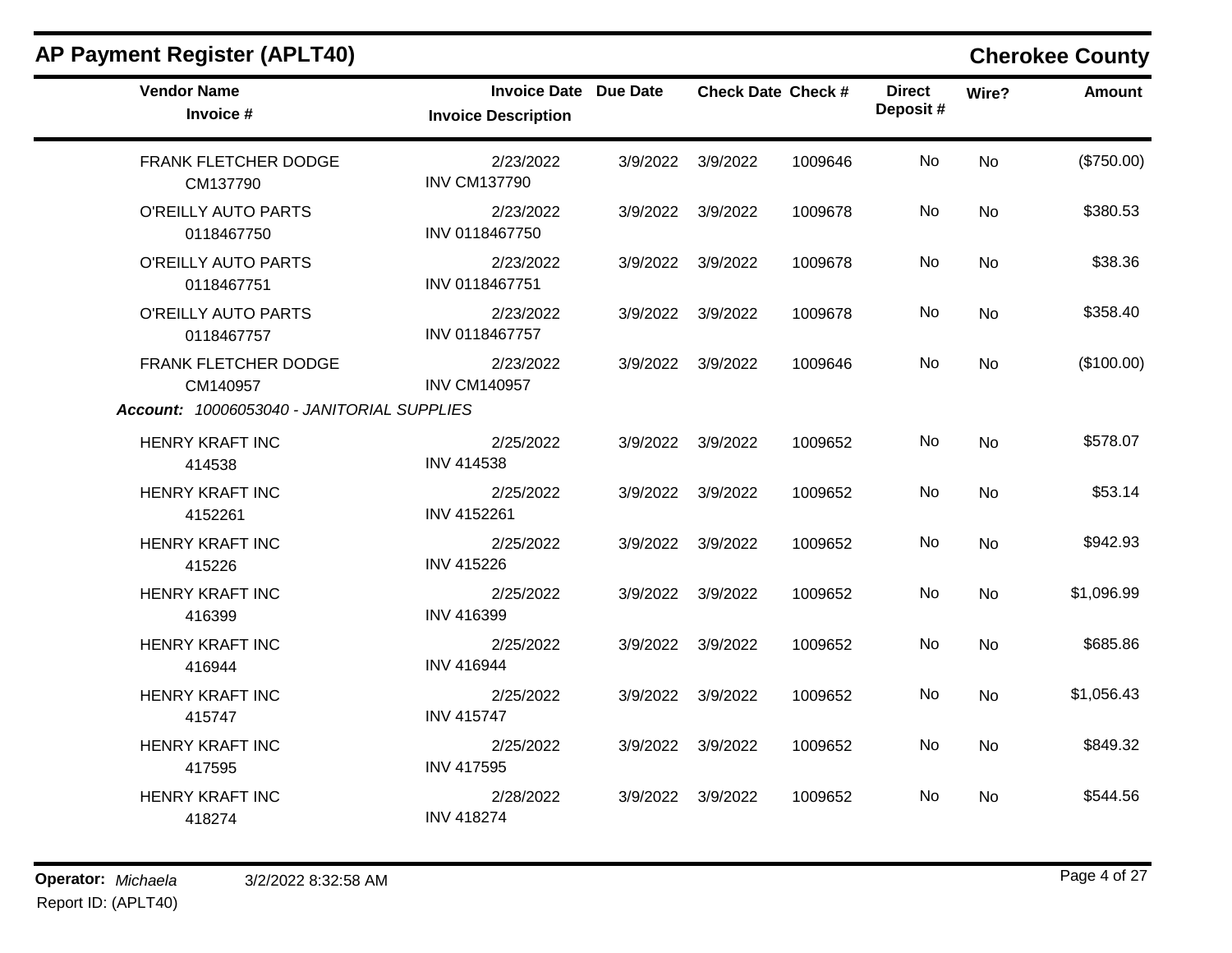| <b>AP Payment Register (APLT40)</b>                                                    |                                                            |          |                   |                           |                           |           | <b>Cherokee County</b> |
|----------------------------------------------------------------------------------------|------------------------------------------------------------|----------|-------------------|---------------------------|---------------------------|-----------|------------------------|
| <b>Vendor Name</b><br>Invoice #                                                        | <b>Invoice Date Due Date</b><br><b>Invoice Description</b> |          |                   | <b>Check Date Check #</b> | <b>Direct</b><br>Deposit# | Wire?     | Amount                 |
| <b>HENRY KRAFT INC</b><br>416490<br>Account: 10006053072 - GAS, ELECTRIC, WATER        | 2/25/2022<br><b>INV 416490</b>                             |          | 3/9/2022 3/9/2022 | 1009652                   | No                        | <b>No</b> | \$62.96                |
| PRO SOLUTIONS, LLC<br>5104015451674911                                                 | 2/25/2022<br>ACCT 5104015451674911                         |          | 3/9/2022 3/9/2022 | 1009680                   | No                        | <b>No</b> | \$1,895.65             |
| <b>LIBERTY UTILITIES</b><br>643108137<br>Account: 10006053073 - TRANSPORTATION         | 2/25/2022<br>ACCT 643108137                                |          | 3/9/2022 3/9/2022 | 1009668                   | No                        | No.       | \$3,904.45             |
| LSQ FUNDING GROUP, L.C.<br>5313<br>Account: 10006053074 - TELEPHONE BILLS              | 2/25/2022<br><b>INV 5313</b>                               |          | 3/9/2022 3/9/2022 | 1009670                   | No.                       | No        | \$3,401.82             |
| AT&T 5075<br>392022<br>Account: 10006053076 - PROFESSIONAL SERVICES                    | 2/25/2022<br>ACCT 0574120295001                            |          | 3/9/2022 3/9/2022 | 1009605                   | No                        | No.       | \$42.64                |
| COMMUNITY HEALTH CENTER OF SEK<br>0001                                                 | 2/25/2022<br><b>INV 0001</b>                               |          | 3/9/2022 3/9/2022 | 1009633                   | No                        | <b>No</b> | \$101.00               |
| <b>SECRETARY OF STATE</b><br>392022                                                    | 2/23/2022<br>NOTARY PUBLIC OLIVIA BALLARD                  | 3/9/2022 | 3/9/2022          | 1009691                   | No.                       | No        | \$25.00                |
| TEEL INSURANCE AGENCY INC<br>391<br>Account: 10006053080 - MAINTENANCE/BLDGS & GROUNDS | 2/23/2022<br><b>INV 391</b>                                | 3/9/2022 | 3/9/2022          | 1009699                   | No.                       | <b>No</b> | \$50.00                |
| O'REILLY AUTO PARTS<br>4083486556                                                      | 2/25/2022<br>INV 4083486556                                |          | 3/9/2022 3/9/2022 | 1009678                   | No.                       | No        | \$10.28                |
| <b>CINTAS FIRST AID &amp; SAFETY</b><br>0D74082719                                     | 2/25/2022<br>INV 0D74082719                                |          | 3/9/2022 3/9/2022 | 1009628                   | No.                       | No        | \$490.00               |
| RJ KOOL COMPANY - KANSAS CITY<br>00936492                                              | 2/25/2022<br>INV 00936492                                  |          | 3/9/2022 3/9/2022 | 1009685                   | No.                       | No        | \$285.91               |
|                                                                                        |                                                            |          |                   |                           |                           |           |                        |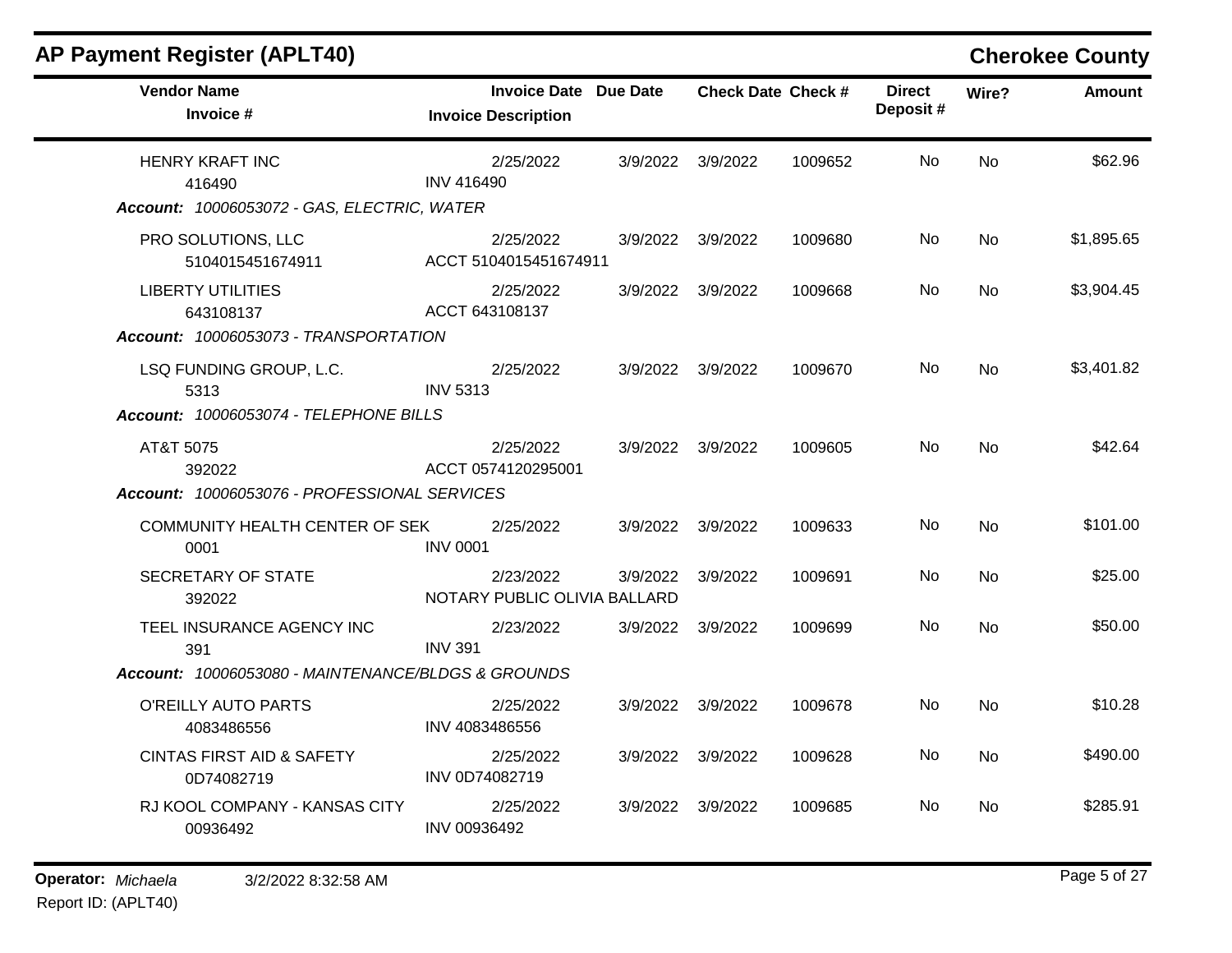| <b>AP Payment Register (APLT40)</b>                                                           |                                                            |                   |                           |                           |           | <b>Cherokee County</b> |
|-----------------------------------------------------------------------------------------------|------------------------------------------------------------|-------------------|---------------------------|---------------------------|-----------|------------------------|
| <b>Vendor Name</b><br>Invoice #                                                               | <b>Invoice Date Due Date</b><br><b>Invoice Description</b> |                   | <b>Check Date Check #</b> | <b>Direct</b><br>Deposit# | Wire?     | <b>Amount</b>          |
| <b>LOCKE SUPPLY</b><br>45751167-00<br>Account: 10006053083 - EQUIPMENT LEASE/RENTAL           | 2/25/2022<br>INV 45751167-00                               | 3/9/2022 3/9/2022 | 1009669                   | No.                       | <b>No</b> | \$142.14               |
| <b>TOSHIBA FINANCIAL SERVICES</b><br>30969074<br>Account: 10006053737 - INMATE PERSONAL ITEMS | 2/25/2022<br>INV 30969074                                  | 3/9/2022 3/9/2022 | 1009700                   | No                        | <b>No</b> | \$464.42               |
| CHARM-TEX INC<br>2741971                                                                      | 2/25/2022<br><b>INV 2741971</b>                            | 3/9/2022 3/9/2022 | 1009620                   | No                        | No        | \$893.20               |
| <b>CHARM-TEX INC</b><br>0275018                                                               | 2/25/2022<br><b>INV 0275018</b>                            | 3/9/2022 3/9/2022 | 1009620                   | No                        | No        | \$142.40               |
| CITY TELE COIN COMPANY INC<br>28120                                                           | 2/25/2022<br><b>INV 28120</b>                              | 3/9/2022 3/9/2022 | 1009629                   | No.                       | No        | \$3,000.00             |
| <b>HENRY KRAFT INC</b><br>415317<br><b>Account: 10006053786 - INMATE MEDICAL</b>              | 2/25/2022<br><b>INV 415317</b>                             | 3/9/2022 3/9/2022 | 1009652                   | No                        | <b>No</b> | \$79.77                |
| <b>WELLPATH LLC</b><br>90094                                                                  | 3/1/2022<br><b>INV 90094</b>                               | 3/9/2022 3/9/2022 | 1009705                   | No                        | No        | \$36.00                |
| <b>BTX KS INC</b><br>3228013122                                                               | 2/25/2022<br>INV 3228013122                                | 3/9/2022 3/9/2022 | 1009611                   | No.                       | <b>No</b> | \$78.00                |
| <b>GARCIA CLINICAL LABORATORY</b><br>60344                                                    | 2/25/2022<br><b>INV 60344</b>                              | 3/9/2022 3/9/2022 | 1009648                   | No                        | <b>No</b> | \$23.00                |
| ADVANCED CORRECTIONAL HEALTHCARE,<br>115810                                                   | 2/28/2022<br><b>INV 115810</b>                             | 3/9/2022 3/9/2022 | 1009602                   | No.                       | <b>No</b> | \$30.49                |
| <b>MERCY COLUMBUS</b><br>309 SH                                                               | 3/1/2022<br>CONT 222--028971-00/NEGOT RATE                 | 3/9/2022 3/9/2022 | 1009673                   | No                        | No        | \$228.72               |
| <b>MERCY COLUMBUS</b><br>309                                                                  | 3/1/2022<br>ACCT H942000479501/NEGOT. RATE                 | 3/9/2022 3/9/2022 | 1009673                   | No.                       | No        | \$90.35                |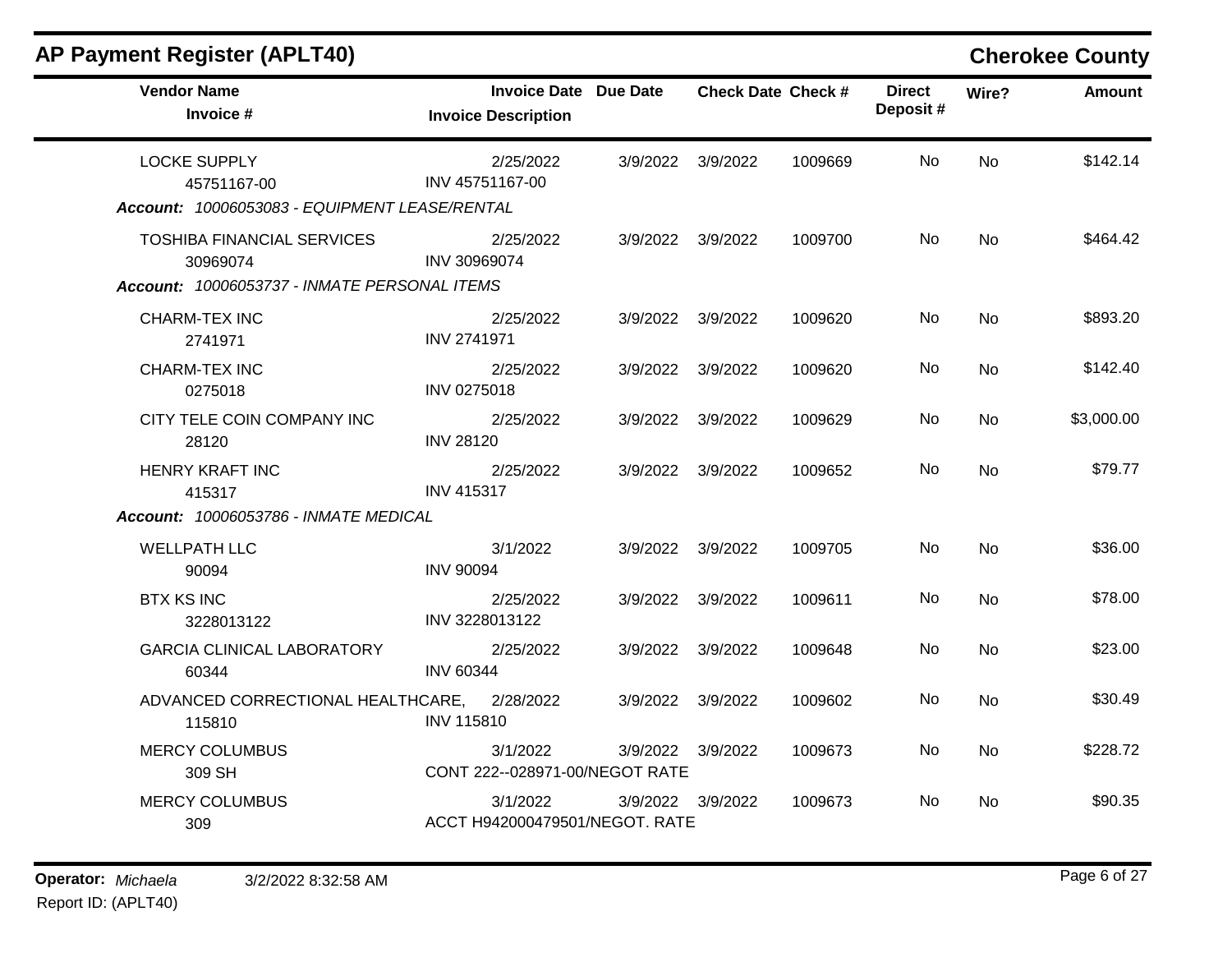|       |                     | <b>AP Payment Register (APLT40)</b>                  |                                                            |          |                   |                           |                            |           | <b>Cherokee County</b> |
|-------|---------------------|------------------------------------------------------|------------------------------------------------------------|----------|-------------------|---------------------------|----------------------------|-----------|------------------------|
|       | <b>Vendor Name</b>  | Invoice #                                            | <b>Invoice Date Due Date</b><br><b>Invoice Description</b> |          |                   | <b>Check Date Check #</b> | <b>Direct</b><br>Deposit # | Wire?     | <b>Amount</b>          |
|       |                     | DIRECT BENEFIT SOLUTIONS<br>2022202                  | 2/28/2022<br><b>INV 2022202</b>                            | 3/9/2022 | 3/9/2022          | 1009640                   | No.                        | No        | \$222.46               |
|       |                     | <b>Subtotal for Department: 060:</b>                 |                                                            |          |                   |                           |                            |           | \$27,501.27            |
| Dept: | 070                 | <b>DISTRICT COURT</b>                                |                                                            |          |                   |                           |                            |           |                        |
|       |                     | Account: 10007053022 - EMPLOYEE UNIFORMS/ACCESSORIES |                                                            |          |                   |                           |                            |           |                        |
|       |                     | <b>DOUGLAS ROPER STEELE</b><br>158869                | 3/1/2022<br>REIMBURSEMENT/ROBE                             | 3/9/2022 | 3/9/2022          | 1009641                   | No                         | <b>No</b> | \$578.15               |
|       |                     | Account: 10007053028 - COMPUTER SUPPLIES             |                                                            |          |                   |                           |                            |           |                        |
|       |                     | ADVANTAGE COMPUTER ENTERPRISES IN<br>89080           | 2/28/2022<br><b>INV 89080</b>                              | 3/9/2022 | 3/9/2022          | 1009603                   | No                         | <b>No</b> | \$437.50               |
|       |                     | ADVANTAGE COMPUTER ENTERPRISES IN<br>89079           | 2/28/2022<br><b>INV 89079</b>                              | 3/9/2022 | 3/9/2022          | 1009603                   | No                         | No        | \$37.50                |
|       |                     | Account: 10007053075 - DUES/SUBSCRIPTIONS            |                                                            |          |                   |                           |                            |           |                        |
|       | <b>KACSO</b>        | 309 DC                                               | 3/1/2022<br>2022 MEMBERSHIP/MARK BRUCE                     | 3/9/2022 | 3/9/2022          | 1009662                   | No.                        | No        | \$75.00                |
|       | <b>KACSO</b><br>309 |                                                      | 3/1/2022<br>2022 MEMBERSHIP/NICOLE ALLISON                 |          | 3/9/2022 3/9/2022 | 1009662                   | No                         | No        | \$75.00                |
|       |                     | Account: 10007053076 - PROFESSIONAL SERVICES         |                                                            |          |                   |                           |                            |           |                        |
|       |                     | <b>ROBERT E MYERS</b><br>8198A                       | 2/28/2022<br><b>INV 8198</b>                               |          | 3/9/2022 3/9/2022 | 1009686                   | No.                        | No        | \$209.74               |
|       |                     | <b>ROBERT E MYERS</b><br>03092022                    | 2/28/2022<br><b>INV 6729</b>                               | 3/9/2022 | 3/9/2022          | 1009686                   | No                         | <b>No</b> | \$24.70                |
|       |                     | <b>ROBERT E MYERS</b><br>8187A                       | 2/28/2022<br><b>INV 8187</b>                               | 3/9/2022 | 3/9/2022          | 1009686                   | No.                        | No.       | \$183.55               |
|       |                     | <b>ROBERT E MYERS</b><br>7809A                       | 2/28/2022<br><b>INV 7809</b>                               | 3/9/2022 | 3/9/2022          | 1009686                   | No.                        | No        | \$72.00                |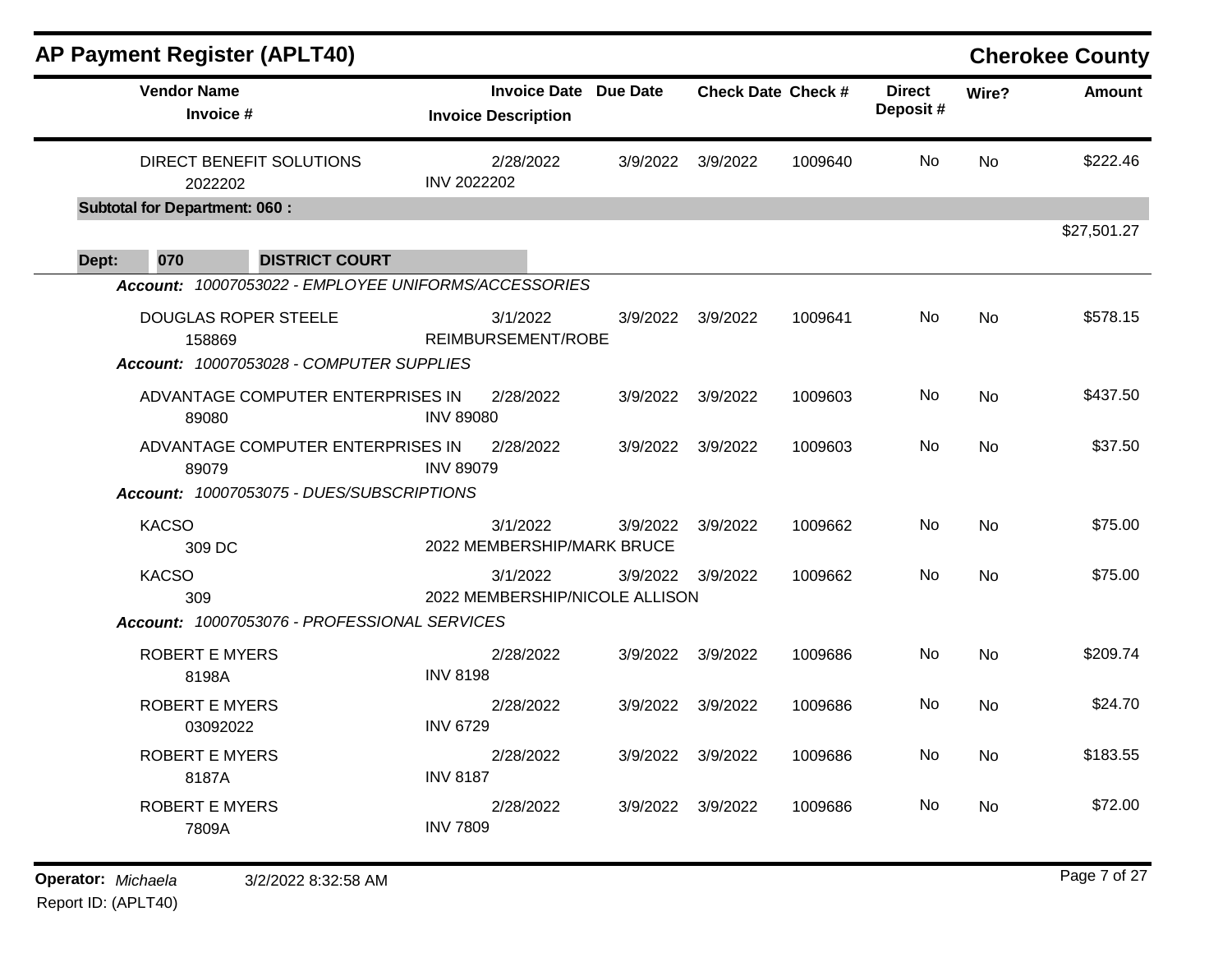| <b>Vendor Name</b><br>Invoice #               | <b>Invoice Date Due Date</b><br><b>Invoice Description</b> |                   | <b>Check Date Check #</b> | <b>Direct</b><br>Deposit# | Wire?     | Amount      |
|-----------------------------------------------|------------------------------------------------------------|-------------------|---------------------------|---------------------------|-----------|-------------|
| <b>ROBERT E MYERS</b><br>7662A                | 2/28/2022<br><b>INV 7662</b>                               | 3/9/2022 3/9/2022 | 1009686                   | No                        | <b>No</b> | \$1,027.29  |
| <b>ROBERT E MYERS</b><br>5127A                | 2/28/2022<br><b>INV 5127</b>                               | 3/9/2022 3/9/2022 | 1009686                   | No                        | <b>No</b> | \$80.55     |
| <b>ROBERT E MYERS</b><br>7566A                | 2/28/2022<br><b>INV 7566</b>                               | 3/9/2022 3/9/2022 | 1009686                   | No                        | No        | \$280.00    |
| <b>CARLOS ANGELES</b><br>392022               | 2/28/2022<br><b>INV 392022</b>                             | 3/9/2022 3/9/2022 | 1009615                   | No                        | No        | \$35.00     |
| <b>ROBERT E MYERS</b><br>5765A                | 2/28/2022<br><b>INV 5765</b>                               | 3/9/2022 3/9/2022 | 1009686                   | No                        | <b>No</b> | \$24.55     |
| <b>ROBERT E MYERS</b><br>5764A                | 2/28/2022<br><b>INV 5764</b>                               | 3/9/2022 3/9/2022 | 1009686                   | No                        | No        | \$295.80    |
| <b>ROBERT E MYERS</b><br>3922                 | 2/28/2022<br><b>INV 7357</b>                               | 3/9/2022 3/9/2022 | 1009686                   | No                        | No        | \$51.00     |
| <b>ROBERT E MYERS</b><br>7609A                | 2/28/2022<br><b>INV 7609</b>                               | 3/9/2022 3/9/2022 | 1009686                   | No                        | <b>No</b> | \$285.35    |
| Account: 10007053089 - OTHER CONTRACTUAL      |                                                            |                   |                           |                           |           |             |
| JOANNA L DERFELT<br>10007053089               | 2/28/2022<br>MONTHLY ATTY/CO CONTRACT                      | 3/9/2022 3/9/2022 | 1009660                   | No                        | No        | \$2,750.00  |
| <b>CANDACE BREWSTER GAYOSO</b><br>10007053089 | 2/28/2022<br>MONTHLY ATTY/CO CONTRACT                      | 3/9/2022 3/9/2022 | 1009613                   | No                        | <b>No</b> | \$2,750.00  |
| <b>DOUGLAS ROPER STEELE</b><br>10007053089    | 2/28/2022<br>MONTHLY ATTY/CO CONTRACT                      | 3/9/2022 3/9/2022 | 1009641                   | No                        | <b>No</b> | \$2,750.00  |
| <b>Subtotal for Department: 070:</b>          |                                                            |                   |                           |                           |           |             |
|                                               |                                                            |                   |                           |                           |           | \$12,022.68 |

**Dept: 080 COURTHOUSE**

*Account: 10008053025 - PARTS/VEHICLE REPAIRS*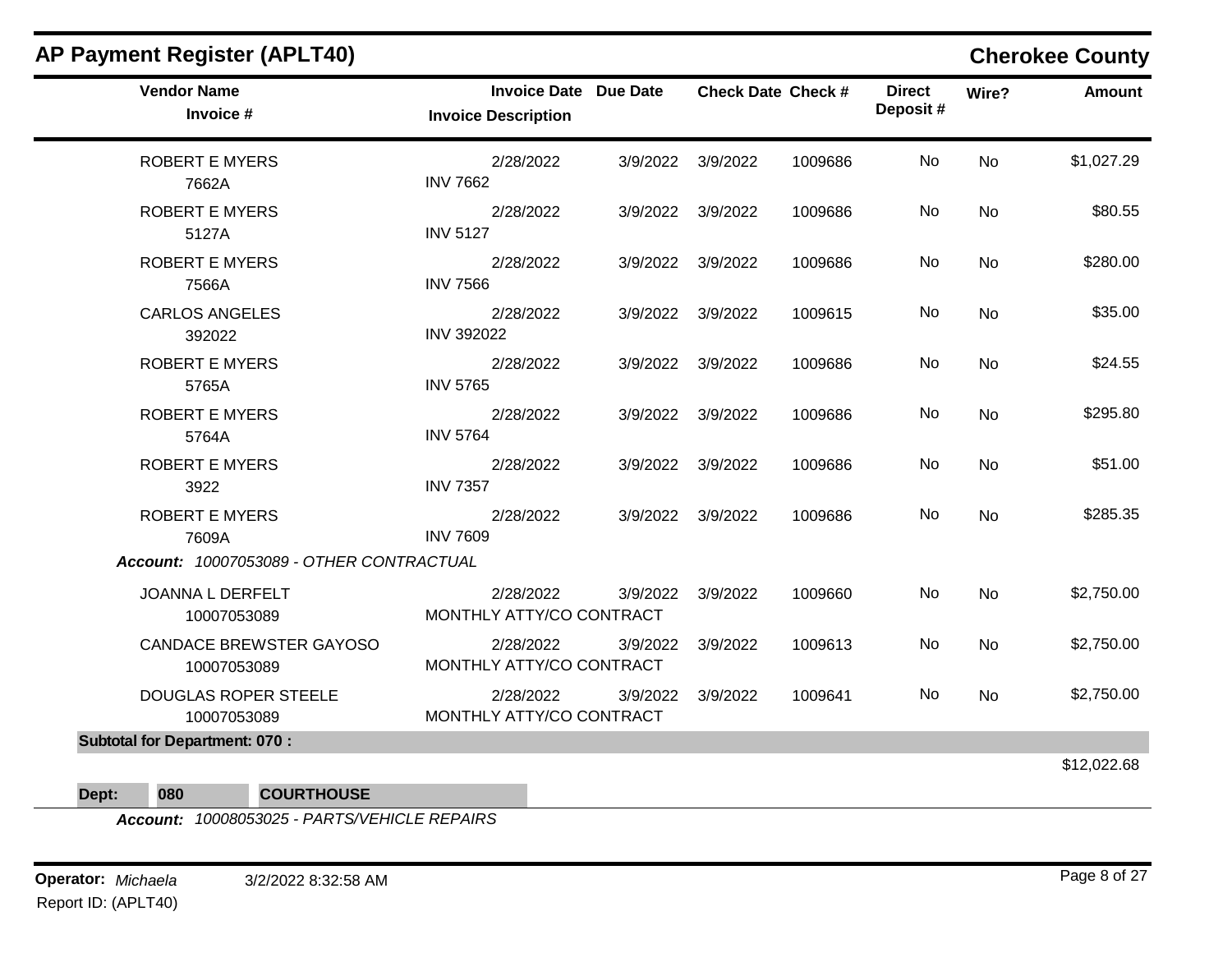| <b>Vendor Name</b><br>Invoice #                   | <b>Invoice Date Due Date</b><br><b>Invoice Description</b> | <b>Check Date Check #</b> |         | <b>Direct</b><br>Deposit# | Wire?     | <b>Amount</b> |
|---------------------------------------------------|------------------------------------------------------------|---------------------------|---------|---------------------------|-----------|---------------|
| NATALINIS AUTOMOTIVE<br>797316                    | 2/23/2022<br><b>INV 797316</b>                             | 3/9/2022 3/9/2022         | 1009677 | No                        | <b>No</b> | \$48.29       |
| Account: 10008053040 - JANITORIAL SUPPLIES        |                                                            |                           |         |                           |           |               |
| TRUE VALUE COLUMBUS<br>a461265                    | 2/23/2022<br><b>INV A461265</b>                            | 3/9/2022 3/9/2022         | 1009702 | No                        | <b>No</b> | \$24.46       |
| <b>CINTAS #459</b><br>4110123885                  | 2/23/2022<br>INV 4110123885                                | 3/9/2022 3/9/2022         | 1009627 | No                        | No        | \$59.19       |
| <b>CINTAS #459</b><br>4110632548                  | 2/23/2022<br>inv 4110632548                                | 3/9/2022 3/9/2022         | 1009627 | No                        | <b>No</b> | \$59.19       |
| TRUE VALUE COLUMBUS<br>A460851                    | 2/23/2022<br><b>INV A460851</b>                            | 3/9/2022 3/9/2022         | 1009702 | No                        | No        | \$3.99        |
| <b>CINTAS #459</b><br>4111327660                  | 2/23/2022<br>INV 4111327660                                | 3/9/2022 3/9/2022         | 1009627 | No                        | No        | \$59.19       |
| ETTINGER'S OFFICE SUPPLY<br>545526                | 2/25/2022<br><b>INV 545526</b>                             | 3/9/2022 3/9/2022         | 1009643 | No                        | <b>No</b> | \$8.99        |
| TRUE VALUE COLUMBUS<br>A461230                    | 2/23/2022<br><b>INV A461230</b>                            | 3/9/2022 3/9/2022         | 1009702 | No                        | <b>No</b> | \$45.98       |
| Account: 10008053072 - GAS, ELECTRIC, WATER       |                                                            |                           |         |                           |           |               |
| PRO SOLUTIONS, LLC<br>202201108                   | 2/23/2022<br>INV 202201108                                 | 3/9/2022 3/9/2022         | 1009680 | No.                       | <b>No</b> | \$1,483.88    |
| <b>LIBERTY UTILITIES</b><br>5208                  | 2/23/2022<br><b>INV 5208</b>                               | 3/9/2022 3/9/2022         | 1009668 | No.                       | <b>No</b> | \$2,700.72    |
| Account: 10008053075 - DUES/SUBSCRIPTIONS         |                                                            |                           |         |                           |           |               |
| COMPUTER INFORMATION CONCEPTS<br>PSI33902         | 2/23/2022<br><b>INV PSI33902</b>                           | 3/9/2022 3/9/2022         | 1009634 | No.                       | No        | \$300.00      |
| Account: 10008053078 - LEGAL PRINTING/ADVERTISING |                                                            |                           |         |                           |           |               |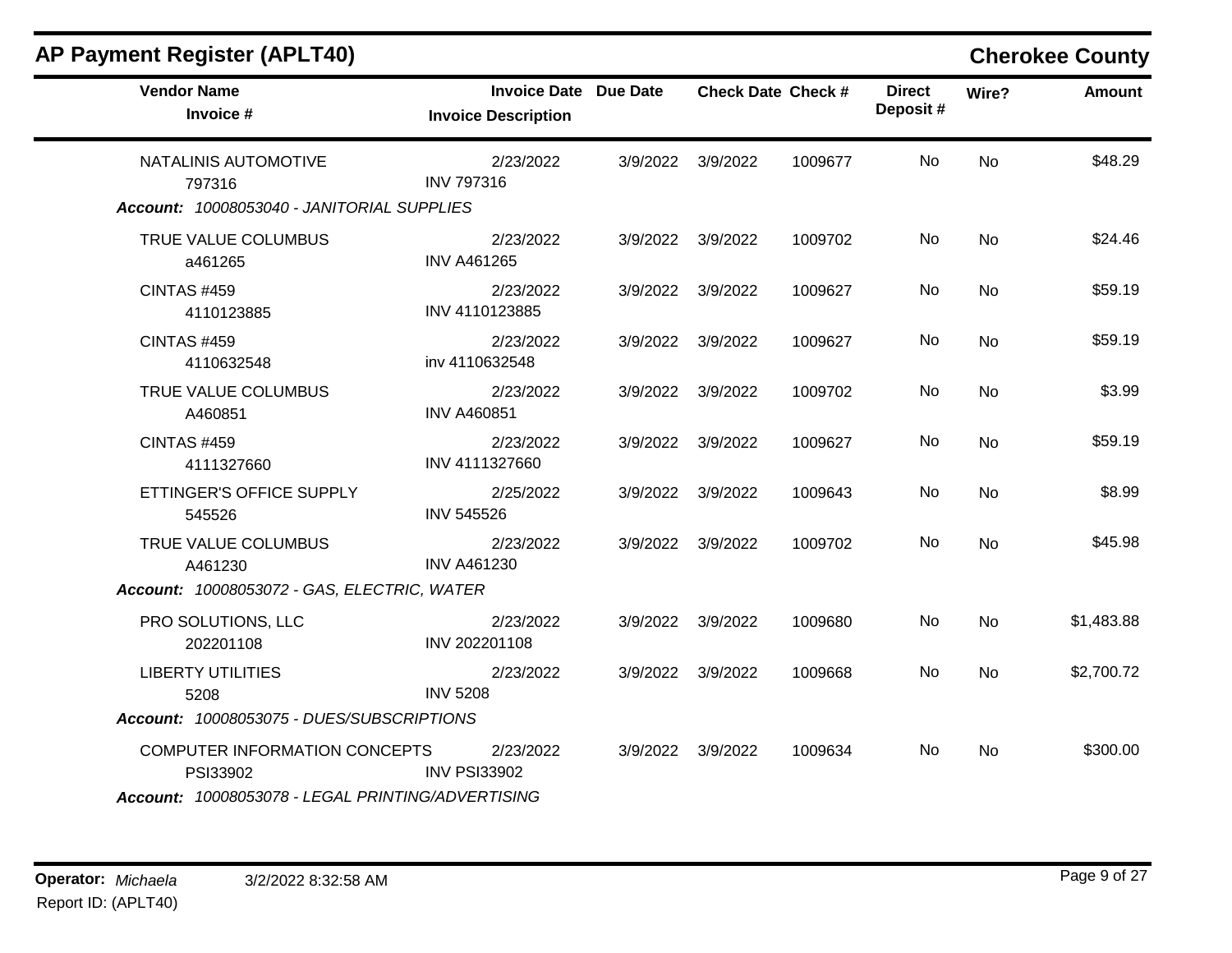| <b>AP Payment Register (APLT40)</b>                                                                   |                                                            |                   |                           |                           |                | <b>Cherokee County</b> |
|-------------------------------------------------------------------------------------------------------|------------------------------------------------------------|-------------------|---------------------------|---------------------------|----------------|------------------------|
| <b>Vendor Name</b><br>Invoice #                                                                       | <b>Invoice Date Due Date</b><br><b>Invoice Description</b> |                   | <b>Check Date Check #</b> | <b>Direct</b><br>Deposit# | Wire?          | <b>Amount</b>          |
| <b>COLUMBUS NEWS REPORT</b><br>225<br>Account: 10008053079 - MAINT/REPAIRS MACH/EQUIP                 | 2/28/2022<br><b>INV 225</b>                                | 3/9/2022 3/9/2022 | 1009631                   | No.                       | N <sub>0</sub> | \$16.00                |
| <b>ENERGY CONSERVATION SUPPLY</b><br>79845                                                            | 2/25/2022<br><b>INV 79845</b>                              | 3/9/2022 3/9/2022 | 1009642                   | No.                       | No             | \$376.49               |
| SATTERLEE PLUMBING HEATING & AIR<br>25919                                                             | 2/23/2022<br><b>INV 25919</b>                              | 3/9/2022 3/9/2022 | 1009689                   | No                        | No             | \$1,844.02             |
| <b>C&amp;H HEATING &amp; COOLING</b><br>15787CS<br>Account: 10008053080 - MAINTENANCE/BLDGS & GROUNDS | 2/23/2022<br><b>INV 15787CS</b>                            | 3/9/2022 3/9/2022 | 1009612                   | No                        | No             | \$2,729.00             |
| <b>MARMIC FIRE &amp; SAFETY CO</b><br>B789650<br>Account: 10008053089 - OTHER CONTRACTUAL             | 2/25/2022<br><b>INV B789650</b>                            | 3/9/2022 3/9/2022 | 1009671                   | No.                       | No             | \$210.00               |
| ASCENSION VIA CHRISTI HOSPITAL IN PITT<br>0001900in                                                   | 2/28/2022<br><b>INV 0001900IN</b>                          | 3/9/2022 3/9/2022 | 1009604                   | No.                       | <b>No</b>      | \$350.00               |
| TRUE VALUE COLUMBUS<br>A461794                                                                        | 2/25/2022<br><b>INV A461794</b>                            | 3/9/2022 3/9/2022 | 1009702                   | No.                       | <b>No</b>      | \$1.69                 |
| <b>KENNETH E MAXTON</b><br>392022                                                                     | 2/28/2022<br><b>Coroner Billing</b>                        | 3/9/2022 3/9/2022 | 1009665                   | No.                       | <b>No</b>      | \$560.00               |
| <b>Subtotal for Department: 080:</b>                                                                  |                                                            |                   |                           |                           |                | \$10,881.08            |
| 090<br><b>EMERGENCY PREPAREDNESS</b><br>Dept:                                                         |                                                            |                   |                           |                           |                |                        |
| Account: 10009053027 - SMALL TOOLS/EQUIPMENT                                                          |                                                            |                   |                           |                           |                |                        |
| NATALINIS AUTOMOTIVE<br>798155<br>Account: 10009053072 - GAS, ELECTRIC, WATER                         | 2/28/2022<br><b>INV 798155</b>                             | 3/9/2022 3/9/2022 | 1009677                   | No.                       | No             | \$33.96                |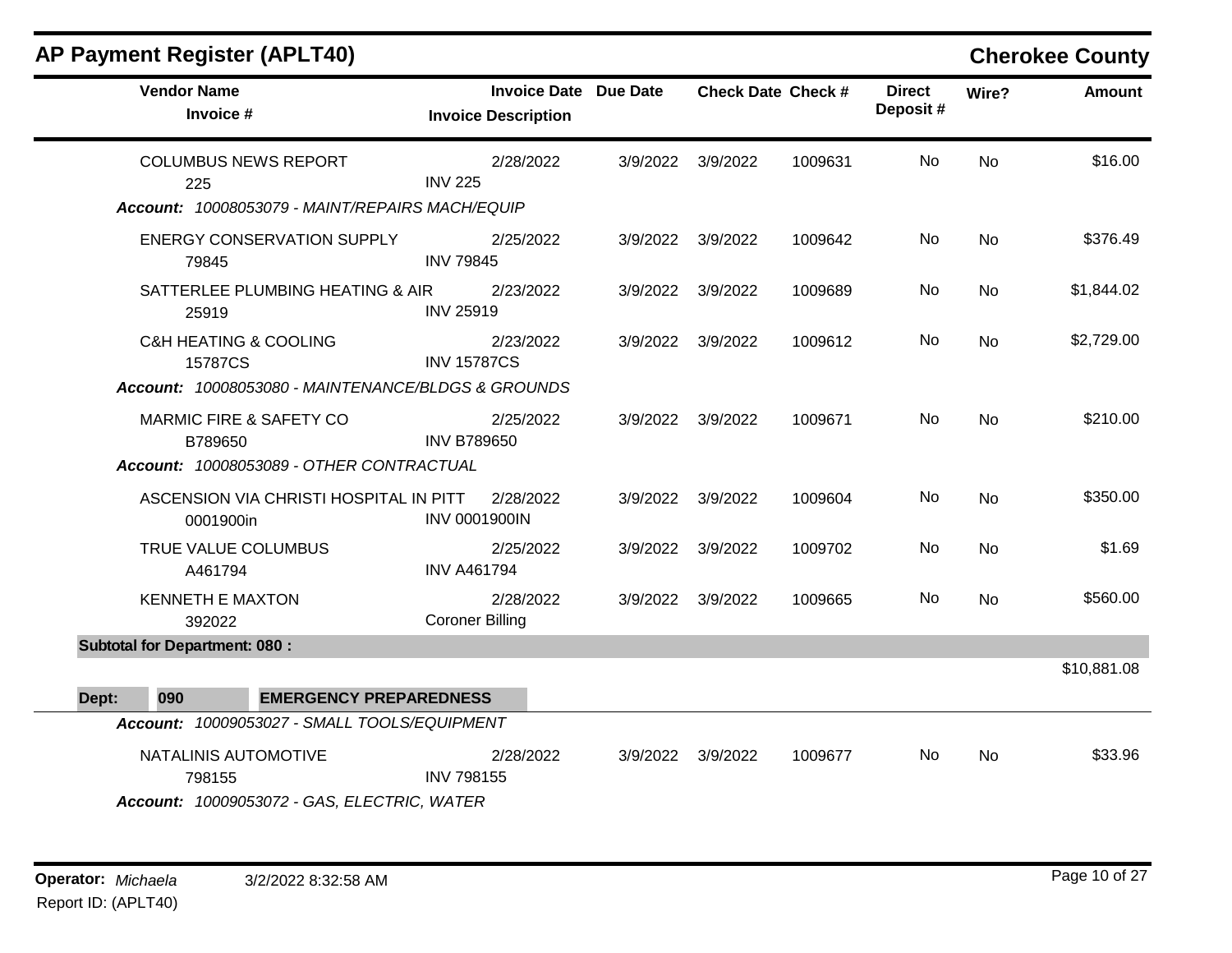|       |                                       | <b>AP Payment Register (APLT40)</b>             |                               |                              |          |                           |         |                           |           | <b>Cherokee County</b> |
|-------|---------------------------------------|-------------------------------------------------|-------------------------------|------------------------------|----------|---------------------------|---------|---------------------------|-----------|------------------------|
|       | <b>Vendor Name</b><br>Invoice #       |                                                 | <b>Invoice Description</b>    | <b>Invoice Date Due Date</b> |          | <b>Check Date Check #</b> |         | <b>Direct</b><br>Deposit# | Wire?     | <b>Amount</b>          |
|       | <b>LIBERTY UTILITIES</b><br>122003601 |                                                 | ACCT 122003601                | 2/23/2022                    | 3/9/2022 | 3/9/2022                  | 1009668 | <b>No</b>                 | <b>No</b> | \$17.34                |
|       | <b>Subtotal for Department: 090:</b>  |                                                 |                               |                              |          |                           |         |                           |           |                        |
|       |                                       |                                                 |                               |                              |          |                           |         |                           |           | \$51.30                |
| Dept: | 095                                   | <b>HUMAN RESOURCE</b>                           |                               |                              |          |                           |         |                           |           |                        |
|       |                                       | Account: 10009553021 - PRINTING/OFFICE SUPPLIES |                               |                              |          |                           |         |                           |           |                        |
|       | PSI34050                              | <b>COMPUTER INFORMATION CONCEPTS</b>            | <b>INV PSI34050</b>           | 2/28/2022                    | 3/9/2022 | 3/9/2022                  | 1009634 | No                        | No        | \$373.64               |
|       | <b>Subtotal for Department: 095:</b>  |                                                 |                               |                              |          |                           |         |                           |           |                        |
|       |                                       |                                                 |                               |                              |          |                           |         |                           |           | \$373.64               |
| Dept: | 170                                   | <b>JUVENILE DETENTION</b>                       |                               |                              |          |                           |         |                           |           |                        |
|       |                                       | Account: 10017053089 - OTHER CONTRACTUAL        |                               |                              |          |                           |         |                           |           |                        |
|       | 7031                                  | SEK REGIONAL JUVENILE DETENTION CTR             | <b>INV 7031</b>               | 2/23/2022                    | 3/9/2022 | 3/9/2022                  | 1009692 | No.                       | <b>No</b> | \$7,340.00             |
|       | <b>Subtotal for Department: 170:</b>  |                                                 |                               |                              |          |                           |         |                           |           |                        |
| Dept: | 180                                   | <b>GENEOLOGY SOCIETY</b>                        |                               |                              |          |                           |         |                           |           | \$7,340.00             |
|       |                                       | Account: 10018053089 - OTHER CONTRACTUAL        |                               |                              |          |                           |         |                           |           |                        |
|       | <b>CCKG-H SOCIETY INC</b>             | 10018053089                                     | <b>QUARTERLY DISTRIBUTION</b> | 2/28/2022                    | 3/9/2022 | 3/9/2022                  | 1009617 | <b>No</b>                 | <b>No</b> | \$2,000.00             |
|       | <b>Subtotal for Department: 180:</b>  |                                                 |                               |                              |          |                           |         |                           |           |                        |
|       |                                       |                                                 |                               |                              |          |                           |         |                           |           | \$2,000.00             |
| Dept: | 210                                   | <b>GIS INFO HANDLING SYSTEM</b>                 |                               |                              |          |                           |         |                           |           |                        |
|       |                                       | Account: 10021053076 - PROFESSIONAL SERVICES    |                               |                              |          |                           |         |                           |           |                        |
|       | <b>RODNEY SANDERS</b><br>20220201     |                                                 | INV 20220201                  | 2/28/2022                    | 3/9/2022 | 3/9/2022                  | 1009688 | No.                       | No        | \$1,995.00             |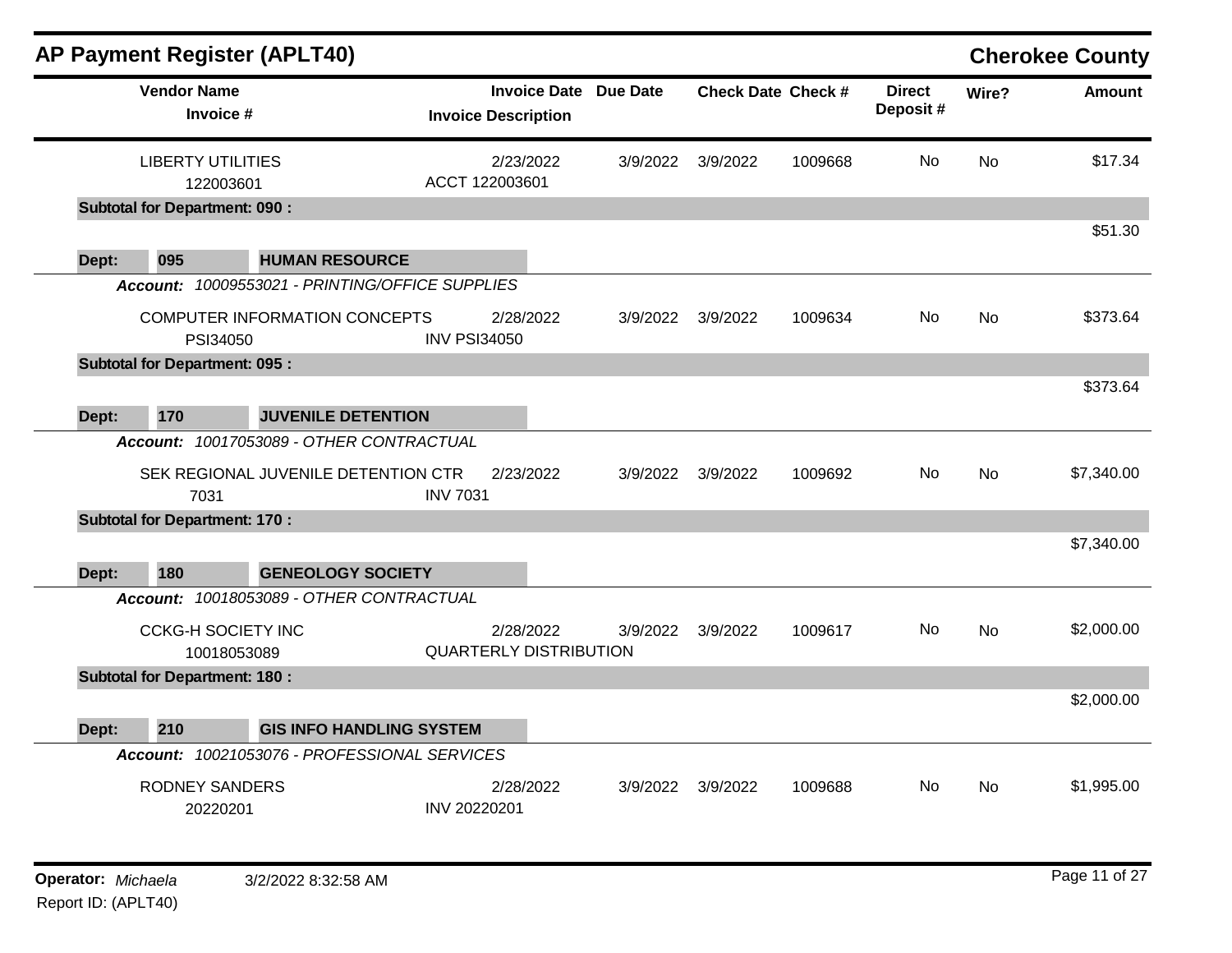| <b>AP Payment Register (APLT40)</b>                                     |                                                            |          |          |                           |                           |           | <b>Cherokee County</b> |
|-------------------------------------------------------------------------|------------------------------------------------------------|----------|----------|---------------------------|---------------------------|-----------|------------------------|
| <b>Vendor Name</b><br>Invoice #                                         | <b>Invoice Date Due Date</b><br><b>Invoice Description</b> |          |          | <b>Check Date Check #</b> | <b>Direct</b><br>Deposit# | Wire?     | <b>Amount</b>          |
| <b>Subtotal for Department: 210:</b>                                    |                                                            |          |          |                           |                           |           |                        |
| 230<br><b>ECONOMIC DEVELOPMENT</b><br>Dept:                             |                                                            |          |          |                           |                           |           | \$1,995.00             |
| Account: 10023053089 - OTHER CONTRACTUAL                                |                                                            |          |          |                           |                           |           |                        |
| CHEROKEE COUNTY ECONOMIC DEVELOP<br>10023053089                         | 2/28/2022<br><b>QUARTERLY DISTRIBUTION</b>                 | 3/9/2022 | 3/9/2022 | 1009623                   | No                        | No        | \$13,750.00            |
| <b>Subtotal for Department: 230:</b>                                    |                                                            |          |          |                           |                           |           |                        |
|                                                                         |                                                            |          |          |                           |                           |           | \$13,750.00            |
| <b>Subtotal for Fund: 100:</b>                                          |                                                            |          |          |                           |                           |           |                        |
|                                                                         |                                                            |          |          |                           |                           |           | \$77,070.75            |
| 110<br><b>ROAD AND BRIDGE</b><br>Fund:                                  |                                                            |          |          |                           |                           |           |                        |
| 000<br><b>NON-DEPARTMENTAL</b><br>Dept:                                 |                                                            |          |          |                           |                           |           |                        |
| Account: 11000053022 - EMPLOYEE UNIFORMS/ACCESSORIES                    |                                                            |          |          |                           |                           |           |                        |
| <b>CINTAS #459</b><br>4110632875                                        | 2/15/2022<br>Invoice# 4110632875                           | 3/9/2022 | 3/9/2022 | 1009627                   | No                        | <b>No</b> | \$303.04               |
| <b>CINTAS #459</b><br>8405558771                                        | 2/18/2022<br>Invoice# 8405558771                           | 3/9/2022 | 3/9/2022 | 1009627                   | No                        | <b>No</b> | \$112.22               |
| <b>CINTAS #459</b><br>4111327974                                        | 2/22/2022<br>Invoice# 4111327974                           | 3/9/2022 | 3/9/2022 | 1009627                   | No                        | <b>No</b> | \$179.72               |
| Account: 11000053030 - GASOLINE                                         |                                                            |          |          |                           |                           |           |                        |
| JIM WOODS MARKETING INC<br>0573534                                      | 2/18/2022<br>Invoice# 0573534                              | 3/9/2022 | 3/9/2022 | 1009659                   | No.                       | <b>No</b> | \$27,721.22            |
| Account: 11000053031 - DIESEL FUEL                                      |                                                            |          |          |                           |                           |           |                        |
| JIM WOODS MARKETING INC<br>0573535<br>Account: 11000053032 - OIL/GREASE | 2/18/2022<br>Invoice# 0573535                              | 3/9/2022 | 3/9/2022 | 1009659                   | No.                       | <b>No</b> | \$25,913.32            |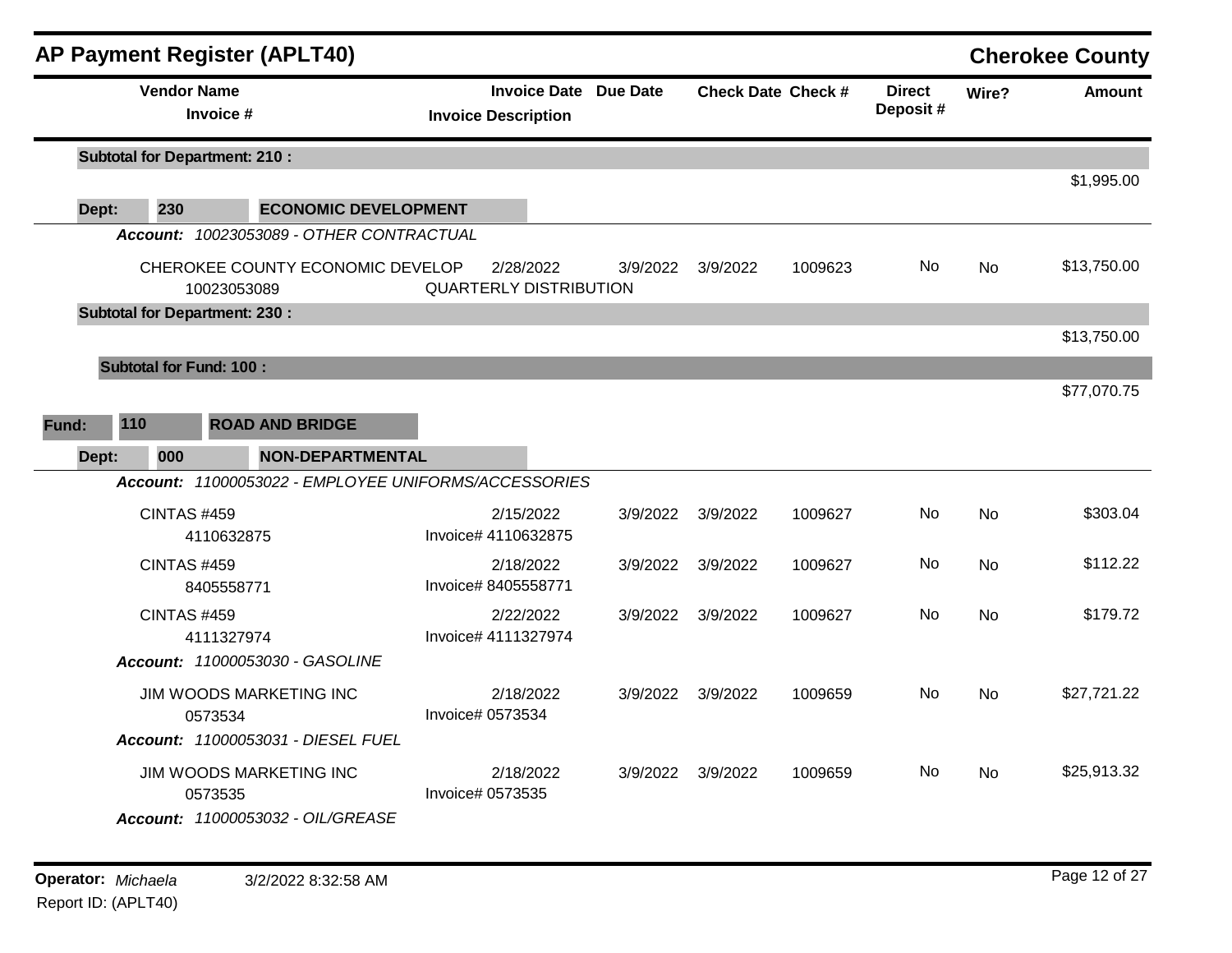| <b>AP Payment Register (APLT40)</b>                                                                                                |                                                            |          |          |                           |                           |           | <b>Cherokee County</b> |
|------------------------------------------------------------------------------------------------------------------------------------|------------------------------------------------------------|----------|----------|---------------------------|---------------------------|-----------|------------------------|
| <b>Vendor Name</b><br>Invoice #                                                                                                    | <b>Invoice Date Due Date</b><br><b>Invoice Description</b> |          |          | <b>Check Date Check #</b> | <b>Direct</b><br>Deposit# | Wire?     | <b>Amount</b>          |
| FROST OIL COMPANY<br>0270902<br>Account: 11000053033 - TIRES                                                                       | 2/11/2022<br>Invoice# 0270902                              | 3/9/2022 | 3/9/2022 | 1009647                   | No                        | <b>No</b> | \$446.62               |
| <b>BEACON TIRE</b><br>60068075                                                                                                     | 2/15/2022<br>Invoice# 60068075                             | 3/9/2022 | 3/9/2022 | 1009607                   | No                        | No        | \$1,605.76             |
| <b>BEACON TIRE</b><br>60068105                                                                                                     | 2/16/2022<br>Invoice# 60068105                             | 3/9/2022 | 3/9/2022 | 1009607                   | No                        | No        | \$1,173.56             |
| <b>BEACON TIRE</b><br>60066434                                                                                                     | 1/6/2022<br>Invoice# 60066434                              | 3/9/2022 | 3/9/2022 | 1009607                   | No.                       | <b>No</b> | \$86.72                |
| <b>BEACON TIRE</b><br>60065614                                                                                                     | 12/16/2021<br>Invoice# 60065614                            | 3/9/2022 | 3/9/2022 | 1009607                   | No                        | No        | \$477.92               |
| Account: 11000053037 - SIGNS/POSTS<br><b>J&amp;A TRAFFIC PRODUCTS</b><br>33788<br>Account: 11000053074 - UTILITIES/TELEPHONE BILLS | 2/15/2022<br>Invoice# 33788                                | 3/9/2022 | 3/9/2022 | 1009653                   | No                        | <b>No</b> | \$3,336.00             |
| <b>KANSAS GAS SERVICE</b><br>510148149-1191411                                                                                     | 2/28/2022<br>Invoice# 510148149-1191411                    | 3/9/2022 | 3/9/2022 | 1009664                   | No                        | <b>No</b> | \$1,943.85             |
| <b>KANSAS GAS SERVICE</b><br>510738202 1555270                                                                                     | 2/28/2022<br>Invoice# 510738202 1555270                    | 3/9/2022 | 3/9/2022 | 1009664                   | No                        | <b>No</b> | \$311.91               |
| <b>LIBERTY UTILITIES</b><br>1712                                                                                                   | 2/25/2022<br>Invoice# 1712                                 | 3/9/2022 | 3/9/2022 | 1009668                   | No                        | <b>No</b> | \$627.54               |
| <b>LIBERTY UTILITIES</b><br>1713                                                                                                   | 2/25/2022<br>Invoice# 1713                                 | 3/9/2022 | 3/9/2022 | 1009668                   | No.                       | No        | \$620.73               |
| <b>LIBERTY UTILITIES</b><br>1887                                                                                                   | 2/25/2022<br>Invoice# 1887                                 | 3/9/2022 | 3/9/2022 | 1009668                   | No                        | No.       | \$1,156.31             |
| <b>LIBERTY UTILITIES</b><br>1711                                                                                                   | 2/25/2022<br>Invoice# 1711                                 | 3/9/2022 | 3/9/2022 | 1009668                   | No.                       | No.       | \$178.80               |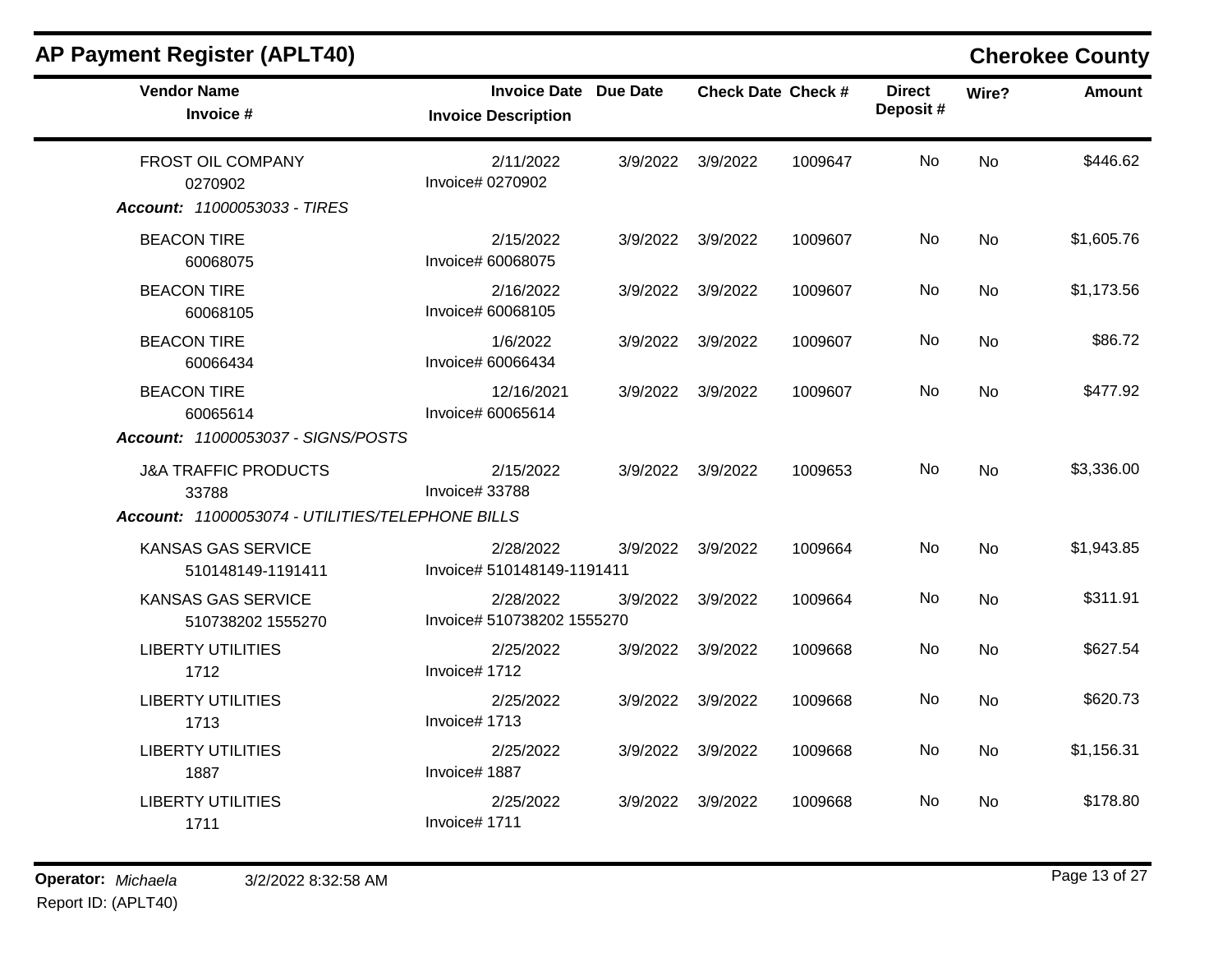| <b>AP Payment Register (APLT40)</b>        |                                                            |          |                           |         |                           |           | <b>Cherokee County</b> |
|--------------------------------------------|------------------------------------------------------------|----------|---------------------------|---------|---------------------------|-----------|------------------------|
| <b>Vendor Name</b><br>Invoice #            | <b>Invoice Date Due Date</b><br><b>Invoice Description</b> |          | <b>Check Date Check #</b> |         | <b>Direct</b><br>Deposit# | Wire?     | <b>Amount</b>          |
| Account: 11000053079 - MACHINERY/EQUIPMENT |                                                            |          |                           |         |                           |           |                        |
| <b>MIDWEST WHEEL</b><br>2694540-02         | 2/14/2022<br>Inoice# 2694540-02                            | 3/9/2022 | 3/9/2022                  | 1009674 | No                        | <b>No</b> | \$940.34               |
| <b>MIDWEST WHEEL</b><br>2710856-00         | 2/24/2022<br>Invoice# 2710856-00                           | 3/9/2022 | 3/9/2022                  | 1009674 | No                        | No        | \$34.50                |
| <b>MIDWEST WHEEL</b><br>2708984-00         | 2/22/2022<br>Invoice# 2708984-00                           | 3/9/2022 | 3/9/2022                  | 1009674 | No                        | <b>No</b> | \$124.12               |
| <b>MIDWEST WHEEL</b><br>2704298-00         | 2/18/2022<br>Invoice# 2704298-00                           | 3/9/2022 | 3/9/2022                  | 1009674 | No                        | No        | \$59.04                |
| JOHN FABICK TRACTOR CO<br>0438792          | 2/24/2022<br>Invoice# 0438792                              | 3/9/2022 | 3/9/2022                  | 1009661 | No                        | No        | \$425.36               |
| <b>MIDWEST WHEEL</b><br>2703592-00         | 2/18/2022<br>Invoice#                                      | 3/9/2022 | 3/9/2022                  | 1009674 | No                        | No        | \$425.55               |
| <b>MIDWEST WHEEL</b><br>2711991-00         | 2/24/2022<br>Invoice# 2711991-00                           | 3/9/2022 | 3/9/2022                  | 1009674 | No                        | <b>No</b> | \$46.10                |
| <b>MIDWEST WHEEL</b><br>2702040-00         | 2/16/2022<br>Invoice# 2702040-00                           | 3/9/2022 | 3/9/2022                  | 1009674 | No                        | No        | \$87.82                |
| MIDWEST WHEEL<br>2701618-00                | 2/16/2022<br>Invoice# 2701618-00                           | 3/9/2022 | 3/9/2022                  | 1009674 | <b>No</b>                 | <b>No</b> | \$576.66               |
| <b>MIDWEST WHEEL</b><br>2700118-00         | 2/14/2022<br>Invoice# 2700118-00                           | 3/9/2022 | 3/9/2022                  | 1009674 | No.                       | No        | \$305.99               |
| <b>MIDWEST WHEEL</b><br>2695692-01         | 2/25/2022<br>Invoice# 2695692-01                           | 3/9/2022 | 3/9/2022                  | 1009674 | No                        | No        | \$52.11                |
| JOHN FABICK TRACTOR CO<br>0438869          | 2/25/2022<br>Invoice# 0438869                              | 3/9/2022 | 3/9/2022                  | 1009661 | No                        | <b>No</b> | \$4.64                 |
| <b>SCHRADER'S TOWING SERVICE</b><br>09438  | 2/4/2022<br>Invoice# 09438                                 | 3/9/2022 | 3/9/2022                  | 1009690 | No                        | No        | \$1,000.00             |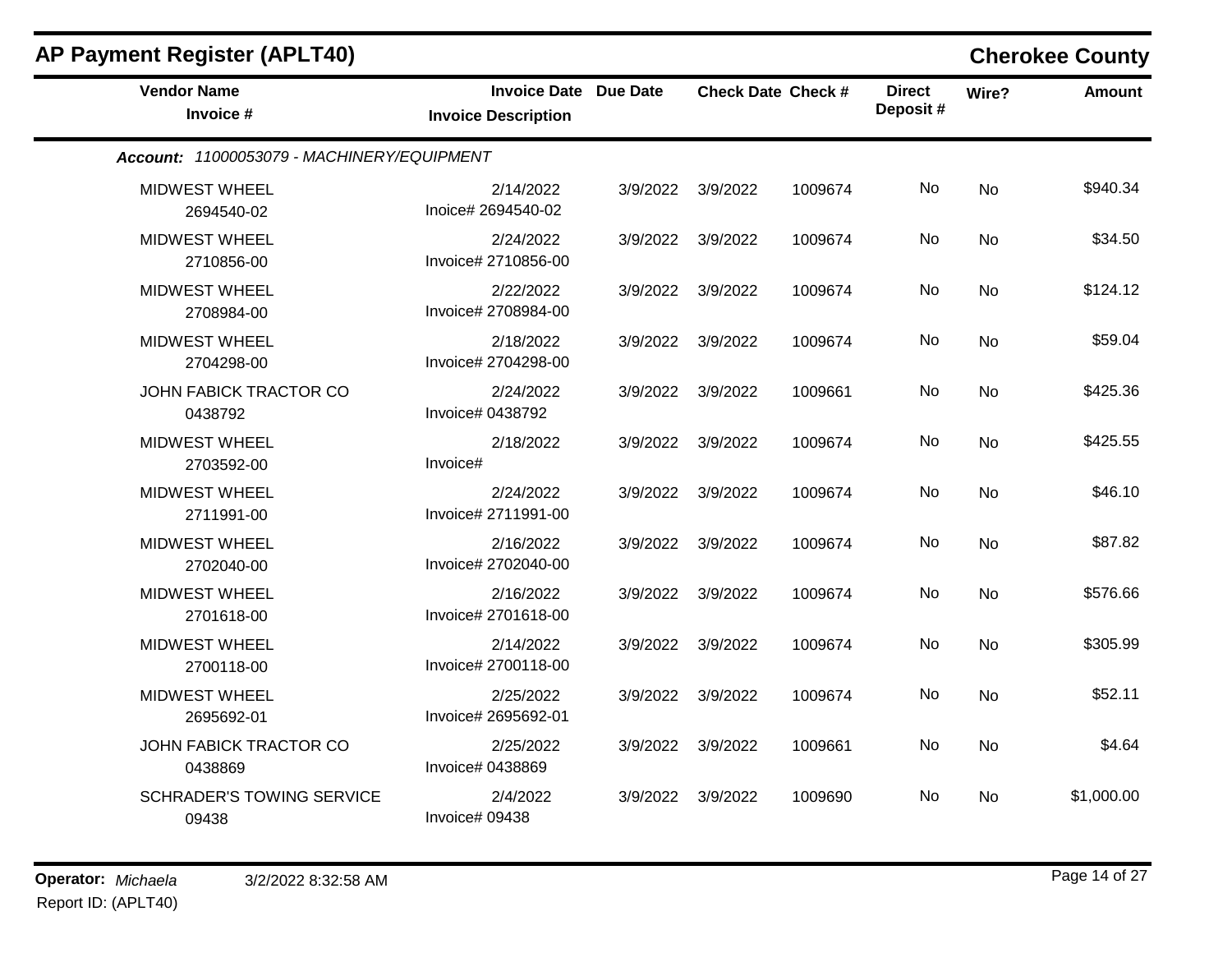| <b>Vendor Name</b><br>Invoice #                | <b>Invoice Date Due Date</b><br><b>Invoice Description</b> |          | <b>Check Date Check #</b> |         | <b>Direct</b><br>Deposit # | Wire?     | Amount     |
|------------------------------------------------|------------------------------------------------------------|----------|---------------------------|---------|----------------------------|-----------|------------|
| JOHN FABICK TRACTOR CO<br>0438067              | 2/10/2022<br>Invoice# 0438067                              | 3/9/2022 | 3/9/2022                  | 1009661 | No                         | No        | \$191.44   |
| <b>MIDWEST WHEEL</b><br>2685128-01             | 2/18/2022<br>Invoice# 2685128-01                           |          | 3/9/2022 3/9/2022         | 1009674 | No                         | <b>No</b> | \$83.06    |
| <b>MIDWEST WHEEL</b><br>2674146-03             | 2/22/2022<br>Invoice# 2674146-03                           |          | 3/9/2022 3/9/2022         | 1009674 | No                         | <b>No</b> | \$138.30   |
| <b>MIDWEST WHEEL</b><br>2672227-00             | 2/22/2022<br>Invoice# 2672227-00                           |          | 3/9/2022 3/9/2022         | 1009674 | No                         | <b>No</b> | \$25.07    |
| JOHN FABICK TRACTOR CO<br>0438295              | 2/17/2022<br>Invoice# 0438295                              |          | 3/9/2022 3/9/2022         | 1009661 | No                         | No        | \$157.92   |
| JOHN FABICK TRACTOR CO<br>0438294              | 2/17/2022<br>Invoice# 0438294                              | 3/9/2022 | 3/9/2022                  | 1009661 | No                         | No        | \$243.20   |
| <b>GENERAL MACHINERY OF PITTSBURG</b><br>20110 | 2/24/2022<br>Invoice# 20110                                |          | 3/9/2022 3/9/2022         | 1009649 | No                         | <b>No</b> | \$1,302.20 |
| JOHN FABICK TRACTOR CO<br>0438293              | 2/15/2022<br>Invoice# 0438293                              | 3/9/2022 | 3/9/2022                  | 1009661 | No                         | <b>No</b> | \$84.80    |
| JOHN FABICK TRACTOR CO<br>0438068              | 2/15/2022<br>Invoice# 0438068                              | 3/9/2022 | 3/9/2022                  | 1009661 | No                         | <b>No</b> | \$12.25    |
| <b>JAMES REEVES</b><br>0379608                 | 2/12/2022<br>Reimbersment Harbor Freight 0379608           |          | 3/9/2022 3/9/2022         | 1009656 | No                         | <b>No</b> | \$61.96    |
| <b>MIDWEST WHEEL</b><br>2694691-01             | 2/14/2022<br>Invoice# 2694691-01                           |          | 3/9/2022 3/9/2022         | 1009674 | No                         | <b>No</b> | \$546.12   |
| STAR WHOLESALE SUPPLY<br>5093534               | 2/26/2022<br>Invoice# 5093534                              |          | 3/9/2022 3/9/2022         | 1009696 | No                         | No        | \$36.81    |
| FARMERS COOPERATIVE ASSOCIATION<br>321411      | 2/22/2022<br>Invoice# 813018583                            | 3/9/2022 | 3/9/2022                  | 1009644 | No.                        | No        | \$6.45     |
| <b>MIDWEST WHEEL</b><br>2712038-00             | 2/24/2022<br>Invoice# 2712038-00                           |          | 3/9/2022 3/9/2022         | 1009675 | No                         | No.       | \$400.60   |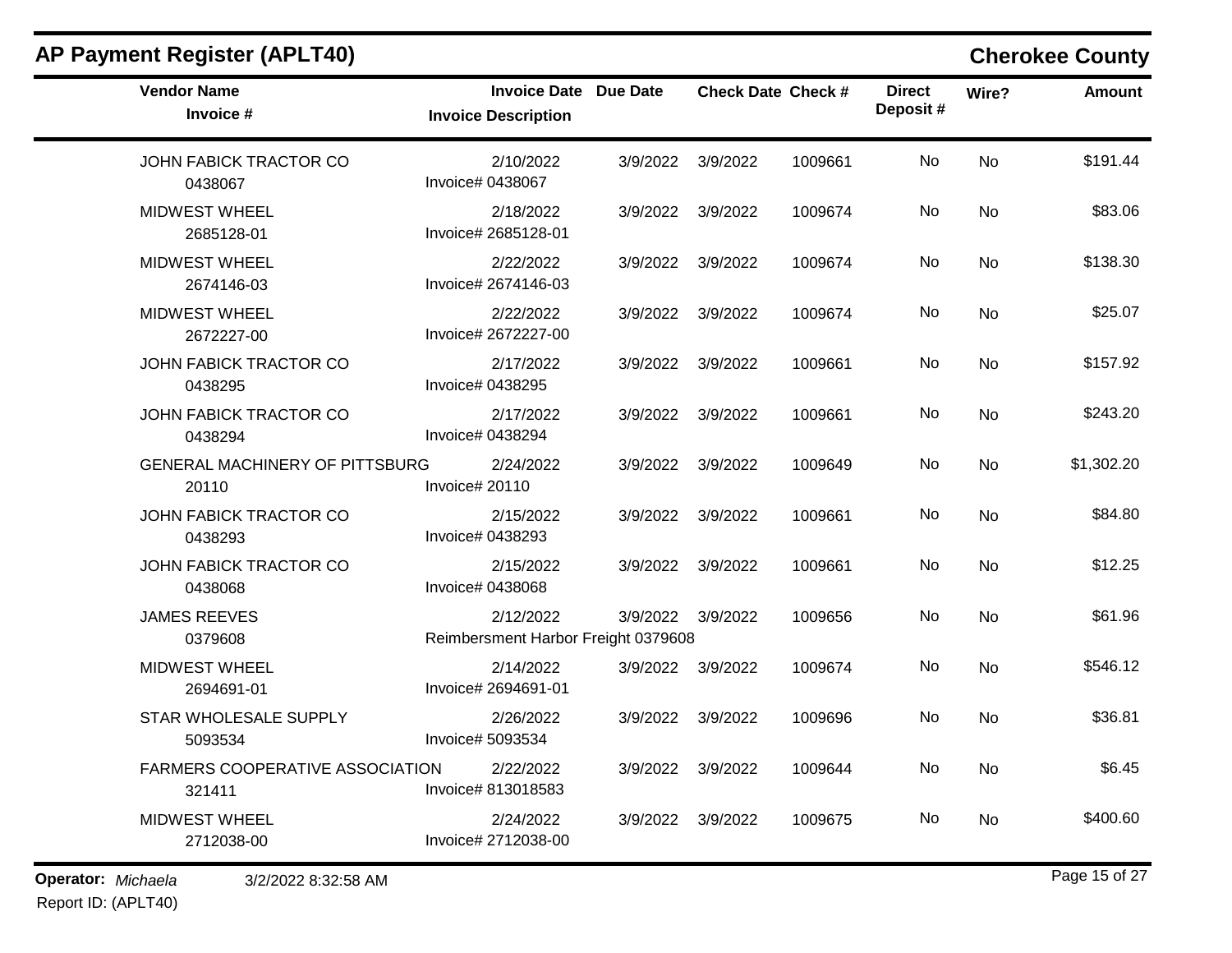| <b>Vendor Name</b><br>Invoice #                  | <b>Invoice Date Due Date</b><br><b>Invoice Description</b> |                   | <b>Check Date Check #</b> |         | <b>Direct</b><br>Deposit# | Wire?     | <b>Amount</b> |
|--------------------------------------------------|------------------------------------------------------------|-------------------|---------------------------|---------|---------------------------|-----------|---------------|
| FARMERS COOPERATIVE ASSOCIATION<br>319827        | 2/1/2022<br>Invoice# 319827                                | 3/9/2022          | 3/9/2022                  | 1009644 | No.                       | <b>No</b> | \$4.50        |
| O'REILLY AUTOMOTIVE<br>4053-282207               | 2/14/2022<br>Invoice# 4053-282207                          | 3/9/2022          | 3/9/2022                  | 1009679 | No                        | No        | \$34.67       |
| O'REILLY AUTOMOTIVE<br>4083-485519               | 2/14/2022<br>Invoice# 4083-485519                          | 3/9/2022 3/9/2022 |                           | 1009679 | No.                       | No        | \$8.98        |
| O'REILLY AUTO PARTS<br>4083-486557               | 2/22/2022<br>Invoice# 4083-486557                          | 3/9/2022          | 3/9/2022                  | 1009678 | No                        | <b>No</b> | \$24.99       |
| O'REILLY AUTO PARTS<br>4083-486586               | 2/22/2022<br>Invoice# 4083-486586                          |                   | 3/9/2022 3/9/2022         | 1009678 | No                        | <b>No</b> | \$14.32       |
| O'REILLY AUTO PARTS<br>4083-486753               | 2/24/2022<br>Invoice# 4083-486753                          | 3/9/2022          | 3/9/2022                  | 1009678 | No                        | <b>No</b> | \$11.22       |
| O'REILLY AUTO PARTS<br>4083-486757               | 2/24/2022<br>Invoice# 4083-486757                          |                   | 3/9/2022 3/9/2022         | 1009678 | No.                       | <b>No</b> | \$68.95       |
| O'REILLY AUTO PARTS<br>4083-486764               | 2/24/2022<br>Invoice# 4083-486764                          | 3/9/2022          | 3/9/2022                  | 1009678 | No                        | <b>No</b> | \$19.90       |
| <b>FARMERS COOPERATIVE ASSOCIATION</b><br>320846 | 2/15/2022<br>Invoice# 320846                               | 3/9/2022          | 3/9/2022                  | 1009644 | No                        | <b>No</b> | \$3.99        |
| STAR WHOLESALE SUPPLY<br>5092124                 | 2/22/2022<br>Invoice# 5092124                              |                   | 3/9/2022 3/9/2022         | 1009696 | No.                       | No        | \$231.98      |
| TRUE VALUE COLUMBUS<br>A461658                   | 2/22/2022<br>Invoice# A461658                              | 3/9/2022          | 3/9/2022                  | 1009702 | No                        | <b>No</b> | \$4.49        |
| MIDWEST WHEEL<br>2712289-00                      | 2/24/2022<br>Invoice# 2712289-00                           | 3/9/2022          | 3/9/2022                  | 1009675 | No                        | No        | \$38.67       |
| <b>PTG</b><br>813017904X2                        | 2/14/2022<br>Invoice# 813017904X2                          | 3/9/2022          | 3/9/2022                  | 1009681 | No.                       | <b>No</b> | \$138.84      |
| <b>PTG</b><br>813018211                          | 2/14/2022<br>Invoice# 813018211                            | 3/9/2022          | 3/9/2022                  | 1009681 | No.                       | No        | \$771.75      |

**Operator:** *Michaela* 3/2/2022 8:32:58 AM

Report ID: (APLT40)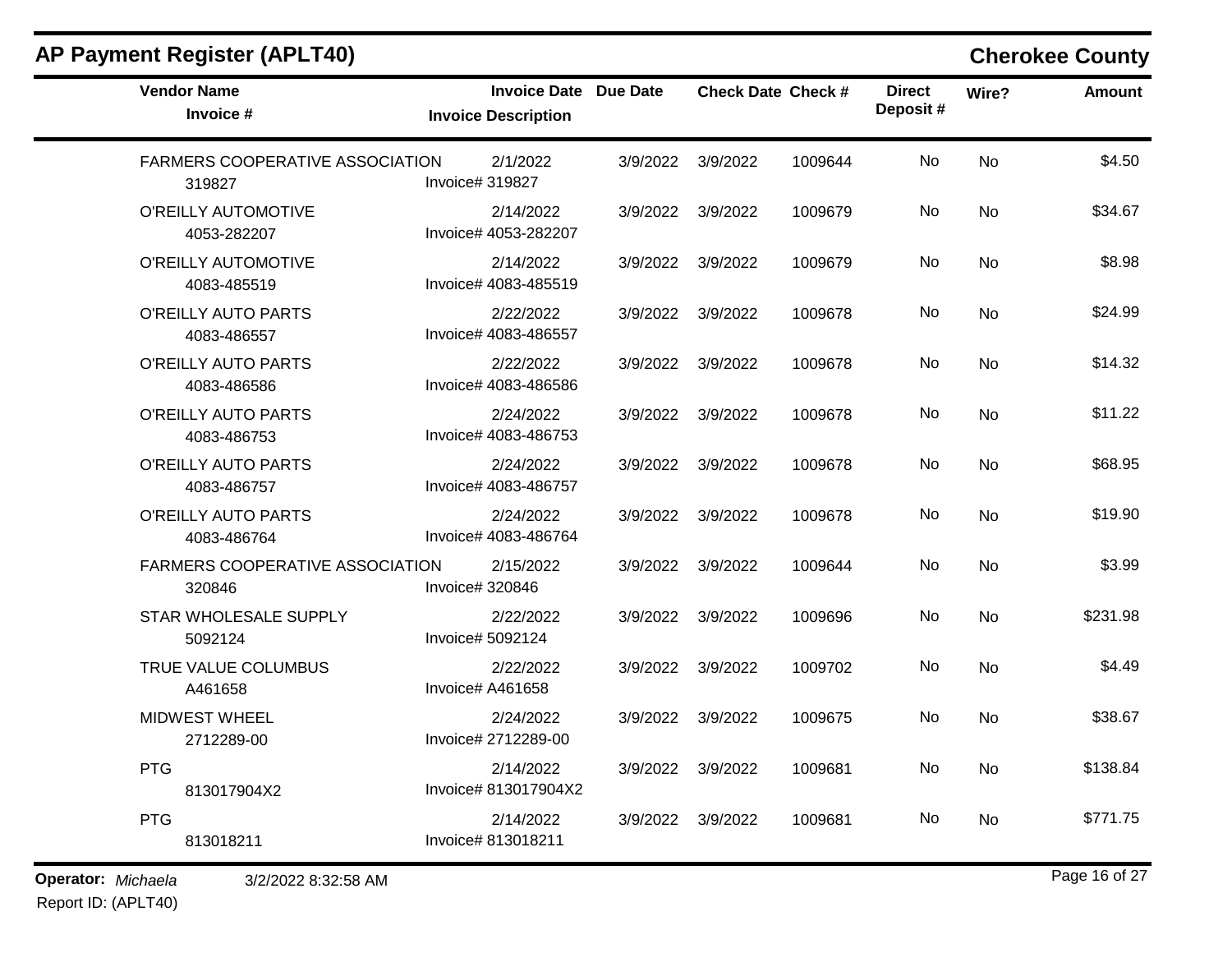| <b>Vendor Name</b><br>Invoice #                    | <b>Invoice Date Due Date</b><br><b>Invoice Description</b> |          |                   | <b>Check Date Check #</b> | <b>Direct</b><br>Deposit# | Wire?     | <b>Amount</b> |
|----------------------------------------------------|------------------------------------------------------------|----------|-------------------|---------------------------|---------------------------|-----------|---------------|
| <b>PTG</b><br>813018211X1                          | 2/14/2022<br>Invoice# 813018211X1                          |          | 3/9/2022 3/9/2022 | 1009681                   | No                        | <b>No</b> | \$103.35      |
| <b>PTG</b><br>813018464                            | 2/14/2022<br>Invoice# 813017904X1                          |          | 3/9/2022 3/9/2022 | 1009681                   | No                        | No        | \$145.08      |
| <b>PTG</b><br>813018583                            | 2/22/2022<br>Invoice# 813018583                            |          | 3/9/2022 3/9/2022 | 1009681                   | No                        | No        | \$218.65      |
| <b>PTG</b><br>813018921                            | 2/23/2022<br>Invoice# 813018921                            | 3/9/2022 | 3/9/2022          | 1009681                   | No                        | <b>No</b> | \$128.55      |
| <b>KIRKLAND</b><br>626310                          | 2/11/2022<br>Invoice# 626310                               |          | 3/9/2022 3/9/2022 | 1009667                   | No                        | No        | \$30.81       |
| <b>MIDWEST WHEEL</b><br>2712292-00                 | 2/25/2022<br>Invoice# 2712292-00                           |          | 3/9/2022 3/9/2022 | 1009675                   | No                        | No        | \$25.78       |
| O'REILLY AUTO PARTS<br>4083-486881                 | 2/25/2022<br>Invoice# 4083-486881                          |          | 3/9/2022 3/9/2022 | 1009678                   | No                        | <b>No</b> | \$163.87      |
| <b>MIDWEST WHEEL</b><br>2712663-00                 | 2/24/2022<br>Invoice# 2712663-00                           |          | 3/9/2022 3/9/2022 | 1009675                   | <b>No</b>                 | <b>No</b> | \$178.60      |
| Account: 11000053080 - MAINTENANCE/BLDGS & GROUNDS |                                                            |          |                   |                           |                           |           |               |
| <b>TRAVIS HESS</b><br>939756                       | 1/17/2022<br>Invoice# 939756                               |          | 3/9/2022 3/9/2022 | 1009701                   | No                        | <b>No</b> | \$100.00      |
| <b>MARMIC FIRE &amp; SAFETY CO</b><br>B799748      | 2/16/2022<br>Invoice# B799748                              |          | 3/9/2022 3/9/2022 | 1009671                   | No                        | No        | \$815.60      |
| Account: 11000053093 - OFFICE FURNITURE/EQUIP      |                                                            |          |                   |                           |                           |           |               |
| COPY PRODUCTS INC<br>405116                        | 2/20/2022<br>Invoice #405116                               |          | 3/9/2022 3/9/2022 | 1009635                   | No                        | <b>No</b> | \$282.30      |
| <b>Subtotal for Department: 000:</b>               |                                                            |          |                   |                           |                           |           |               |
|                                                    |                                                            |          |                   |                           |                           |           | \$77,137.49   |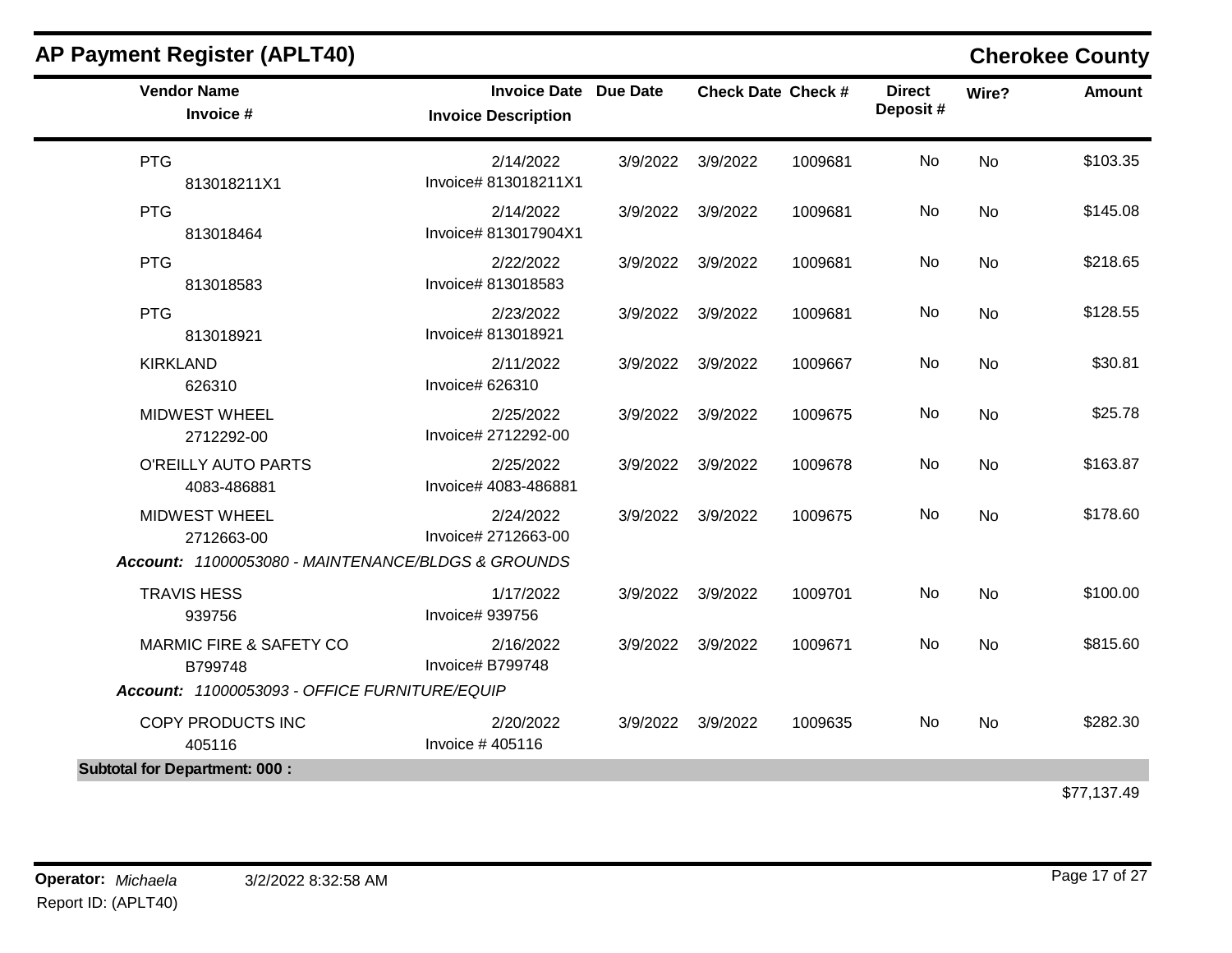|       |                    | <b>AP Payment Register (APLT40)</b>              |                                                            |          |          |                           |                           |       | <b>Cherokee County</b> |
|-------|--------------------|--------------------------------------------------|------------------------------------------------------------|----------|----------|---------------------------|---------------------------|-------|------------------------|
|       |                    | <b>Vendor Name</b><br>Invoice #                  | <b>Invoice Date Due Date</b><br><b>Invoice Description</b> |          |          | <b>Check Date Check #</b> | <b>Direct</b><br>Deposit# | Wire? | <b>Amount</b>          |
|       |                    | <b>Subtotal for Fund: 110:</b>                   |                                                            |          |          |                           |                           |       |                        |
| Fund: | 120                | <b>EXTENSION COUNCIL</b>                         |                                                            |          |          |                           |                           |       | \$77,137.49            |
|       | Dept:<br>000       | <b>NON-DEPARTMENTAL</b>                          |                                                            |          |          |                           |                           |       |                        |
|       |                    | Account: 12000053089 - OTHER CONTRACTUAL         |                                                            |          |          |                           |                           |       |                        |
|       |                    | CHEROKEE COUNTY EXTENSION COUNCIL<br>12000053089 | 2/28/2022<br><b>QUARTERLY DISTRIBUTION</b>                 | 3/9/2022 | 3/9/2022 | 1009624                   | No                        | No    | \$63,125.00            |
|       |                    | <b>Subtotal for Department: 000:</b>             |                                                            |          |          |                           |                           |       | \$63,125.00            |
|       |                    | <b>Subtotal for Fund: 120:</b>                   |                                                            |          |          |                           |                           |       |                        |
|       |                    |                                                  |                                                            |          |          |                           |                           |       | \$63,125.00            |
| Fund: | 130                | <b>NOXIOUS WEED</b>                              |                                                            |          |          |                           |                           |       |                        |
|       | 000<br>Dept:       | <b>NON-DEPARTMENTAL</b>                          |                                                            |          |          |                           |                           |       |                        |
|       |                    | Account: 13000053025 - PARTS/VEHICLE REPAIRS     |                                                            |          |          |                           |                           |       |                        |
|       |                    | <b>JAMES C PARSONS</b><br>3922                   | 2/23/2022<br><b>REIMBURSEMENT</b>                          | 3/9/2022 | 3/9/2022 | 1009655                   | No                        | No    | \$32.55                |
|       |                    | Account: 13000053075 - DUES/SUBSCRIPTIONS        |                                                            |          |          |                           |                           |       |                        |
|       |                    | <b>JAMES C PARSONS</b><br>3922                   | 2/23/2022<br><b>REIMBURSEMENT</b>                          | 3/9/2022 | 3/9/2022 | 1009655                   | No                        | No    | \$150.00               |
|       |                    | <b>Subtotal for Department: 000:</b>             |                                                            |          |          |                           |                           |       |                        |
|       |                    |                                                  |                                                            |          |          |                           |                           |       | \$182.55               |
|       |                    | <b>Subtotal for Fund: 130:</b>                   |                                                            |          |          |                           |                           |       |                        |
|       |                    |                                                  |                                                            |          |          |                           |                           |       | \$182.55               |
| Fund: | 140                | <b>HEALTH</b>                                    |                                                            |          |          |                           |                           |       |                        |
|       | 000<br>Dept:       | <b>NON-DEPARTMENTAL</b>                          |                                                            |          |          |                           |                           |       |                        |
|       |                    |                                                  |                                                            |          |          |                           |                           |       |                        |
|       | Operator: Michaela | 3/2/2022 8:32:58 AM                              |                                                            |          |          |                           |                           |       | Page 18 of 27          |

Report ID: (APLT40)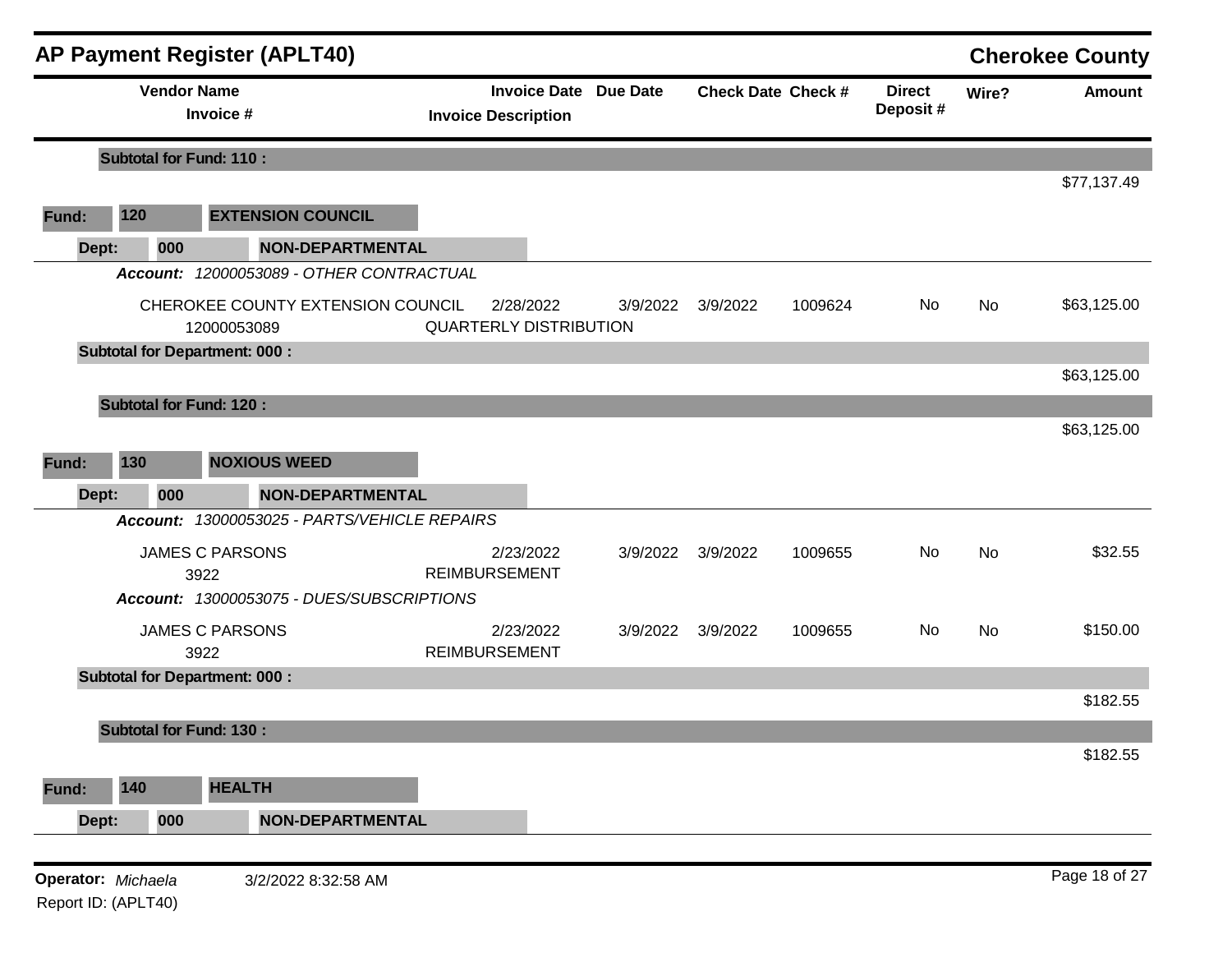| <b>AP Payment Register (APLT40)</b>                                                                       |                                                            |          |                   |                           |                           |           | <b>Cherokee County</b> |
|-----------------------------------------------------------------------------------------------------------|------------------------------------------------------------|----------|-------------------|---------------------------|---------------------------|-----------|------------------------|
| <b>Vendor Name</b><br>Invoice #                                                                           | <b>Invoice Date Due Date</b><br><b>Invoice Description</b> |          |                   | <b>Check Date Check #</b> | <b>Direct</b><br>Deposit# | Wire?     | <b>Amount</b>          |
| Account: 14000053021 - PRINTING/OFFICE SUPPLIES                                                           |                                                            |          |                   |                           |                           |           |                        |
| <b>QUILL CORPORATION</b><br>23027121                                                                      | 2/23/2022<br>INV 23027121                                  |          | 3/9/2022 3/9/2022 | 1009682                   | No                        | <b>No</b> | \$68.77                |
| <b>CHASE CARD SERVICES</b><br>392022                                                                      | 2/23/2022<br>ACCT 42463119700005747                        | 3/9/2022 | 3/9/2022          | 1009621                   | No                        | No        | \$133.66               |
| <b>FOUR STATE PRINTING</b><br>11712<br>Account: 14000053043 - HEALTH DEPT MED SUPPLIES                    | 2/23/2022<br><b>INV 11712</b>                              | 3/9/2022 | 3/9/2022          | 1009645                   | No                        | No        | \$130.60               |
| <b>GLAXOSMITHKLINE PHARMACEUTICALS</b><br>8253666721<br>Account: 14000053072 - GAS, ELECTRIC, WATER/PHONE | 2/28/2022<br>INV 8253666721                                | 3/9/2022 | 3/9/2022          | 1009650                   | No.                       | No        | \$656.32               |
| <b>VERIZON WIRELESS</b><br>9899438110                                                                     | 2/23/2022<br>INV 9899438110                                | 3/9/2022 | 3/9/2022          | 1009703                   | No.                       | No        | \$131.82               |
| <b>LIBERTY UTILITIES</b><br>616527321                                                                     | 2/23/2022<br>ACCT 616527321                                | 3/9/2022 | 3/9/2022          | 1009668                   | No                        | <b>No</b> | \$334.27               |
| <b>KANSAS GAS SERVICE</b><br>510080477118867227                                                           | 2/28/2022<br>ACCT 510080477118867227                       | 3/9/2022 | 3/9/2022          | 1009663                   | No.                       | <b>No</b> | \$147.00               |
| <b>CHASE CARD SERVICES</b><br>392022                                                                      | 2/23/2022<br>ACCT 42463119700005747                        | 3/9/2022 | 3/9/2022          | 1009621                   | No                        | <b>No</b> | \$33.32                |
| COLUMBUS TELEPHONE COMPANY<br>2311                                                                        | 2/28/2022<br>ACCT 0000002311                               | 3/9/2022 | 3/9/2022          | 1009632                   | No.                       | <b>No</b> | \$54.84                |
| <b>COLUMBUS TELEPHONE COMPANY</b><br>2060                                                                 | 2/28/2022<br>ACCT 0000002060                               | 3/9/2022 | 3/9/2022          | 1009632                   | No                        | <b>No</b> | \$466.21               |
| Account: 14000053182 - CONTRACTS                                                                          |                                                            |          |                   |                           |                           |           |                        |
| <b>CHASE CARD SERVICES</b><br>392022                                                                      | 2/23/2022<br>ACCT 42463119700005747                        | 3/9/2022 | 3/9/2022          | 1009621                   | No.                       | No        | \$15.00                |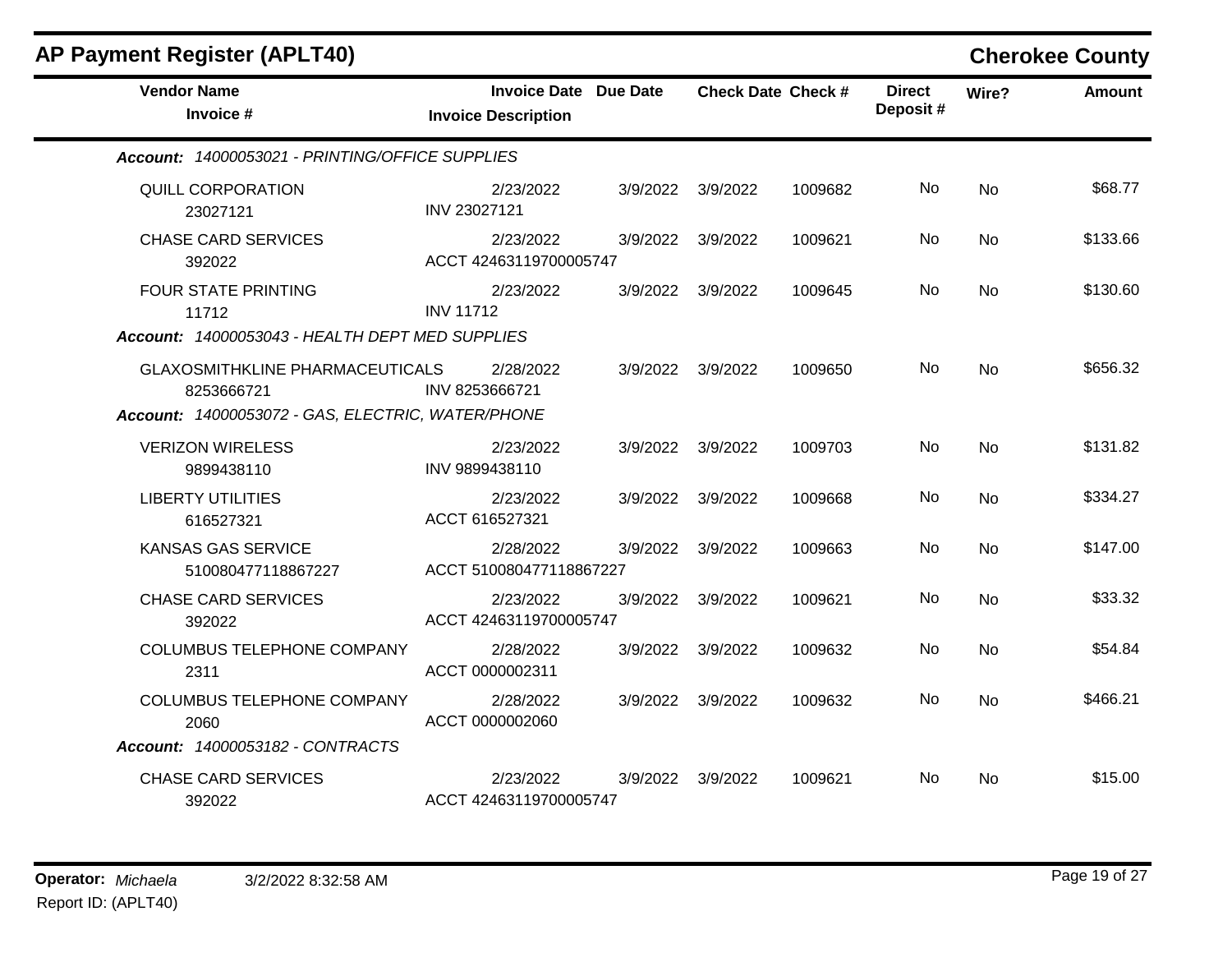|       |          | <b>AP Payment Register (APLT40)</b>       |                                          |                                                            |          |                           |         |                           |           | <b>Cherokee County</b> |
|-------|----------|-------------------------------------------|------------------------------------------|------------------------------------------------------------|----------|---------------------------|---------|---------------------------|-----------|------------------------|
|       |          | <b>Vendor Name</b><br>Invoice #           |                                          | <b>Invoice Date Due Date</b><br><b>Invoice Description</b> |          | <b>Check Date Check #</b> |         | <b>Direct</b><br>Deposit# | Wire?     | <b>Amount</b>          |
|       |          | <b>Subtotal for Department: 000:</b>      |                                          |                                                            |          |                           |         |                           |           |                        |
|       |          |                                           |                                          |                                                            |          |                           |         |                           |           | \$2,171.81             |
|       |          | <b>Subtotal for Fund: 140:</b>            |                                          |                                                            |          |                           |         |                           |           |                        |
|       |          |                                           |                                          |                                                            |          |                           |         |                           |           | \$2,171.81             |
| Fund: | 150      | <b>FAIR</b>                               |                                          |                                                            |          |                           |         |                           |           |                        |
| Dept: | 000      |                                           | <b>NON-DEPARTMENTAL</b>                  |                                                            |          |                           |         |                           |           |                        |
|       |          |                                           | Account: 15000053089 - OTHER CONTRACTUAL |                                                            |          |                           |         |                           |           |                        |
|       |          | CHEROKEE COUNTY FAIR BOARD<br>15000053089 |                                          | 2/28/2022<br><b>QUARTERLY DISTRIBUTION</b>                 | 3/9/2022 | 3/9/2022                  | 1009625 | No.                       | <b>No</b> | \$3,000.00             |
|       |          | <b>Subtotal for Department: 000:</b>      |                                          |                                                            |          |                           |         |                           |           |                        |
|       |          |                                           |                                          |                                                            |          |                           |         |                           |           | \$3,000.00             |
|       |          | <b>Subtotal for Fund: 150:</b>            |                                          |                                                            |          |                           |         |                           |           |                        |
|       |          |                                           |                                          |                                                            |          |                           |         |                           |           | \$3,000.00             |
| Fund: | 180      | <b>SOIL CONSERVATION</b>                  |                                          |                                                            |          |                           |         |                           |           |                        |
| Dept: | 000      |                                           | <b>NON-DEPARTMENTAL</b>                  |                                                            |          |                           |         |                           |           |                        |
|       |          |                                           | Account: 18000053089 - OTHER CONTRACTUAL |                                                            |          |                           |         |                           |           |                        |
|       |          | 18000053089                               | CHEROKEE COUNTY SOIL CONSERVATION        | 2/28/2022<br><b>QUARTERLY DISTRIBUTION</b>                 | 3/9/2022 | 3/9/2022                  | 1009626 | No                        | No        | \$6,250.00             |
|       |          | <b>Subtotal for Department: 000:</b>      |                                          |                                                            |          |                           |         |                           |           |                        |
|       |          |                                           |                                          |                                                            |          |                           |         |                           |           | \$6,250.00             |
|       |          | <b>Subtotal for Fund: 180:</b>            |                                          |                                                            |          |                           |         |                           |           |                        |
|       |          |                                           |                                          |                                                            |          |                           |         |                           |           | \$6,250.00             |
| Fund: | 190      |                                           | <b>SPECIAL BRIDGE BUILDIN</b>            |                                                            |          |                           |         |                           |           |                        |
| Dept: | 000      |                                           | NON-DEPARTMENTAL                         |                                                            |          |                           |         |                           |           |                        |
|       | Account: |                                           | 19000053089 - OTHER CONTRACTUAL          |                                                            |          |                           |         |                           |           |                        |
|       |          |                                           |                                          |                                                            |          |                           |         |                           |           |                        |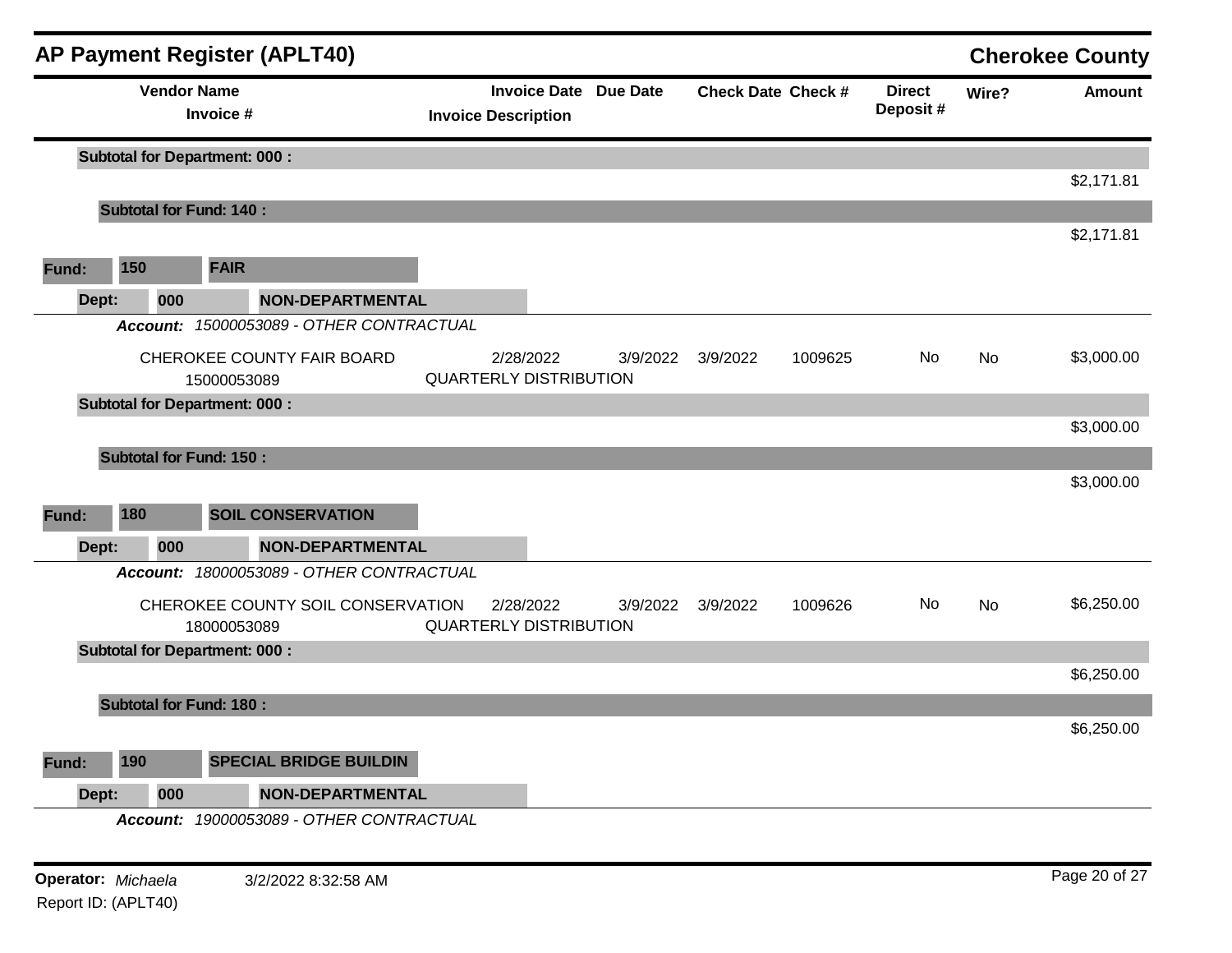|                           |                    | <b>AP Payment Register (APLT40)</b>               |                |                                                            |          |          |                           |                           |           | <b>Cherokee County</b> |
|---------------------------|--------------------|---------------------------------------------------|----------------|------------------------------------------------------------|----------|----------|---------------------------|---------------------------|-----------|------------------------|
|                           | <b>Vendor Name</b> | Invoice #                                         |                | <b>Invoice Date Due Date</b><br><b>Invoice Description</b> |          |          | <b>Check Date Check #</b> | <b>Direct</b><br>Deposit# | Wire?     | Amount                 |
|                           |                    | Kirkham Michael & Associates<br>47842             | Invoice# 47842 | 2/28/2022                                                  | 3/9/2022 | 3/9/2022 | 1009666                   | No                        | No        | \$7,181.23             |
|                           |                    | Kirkham Michael & Associates<br>47643             | Invoice# 47643 | 2/28/2022                                                  | 3/9/2022 | 3/9/2022 | 1009666                   | No                        | <b>No</b> | \$7,800.00             |
|                           |                    | <b>Subtotal for Department: 000:</b>              |                |                                                            |          |          |                           |                           |           |                        |
|                           |                    |                                                   |                |                                                            |          |          |                           |                           |           | \$14,981.23            |
|                           |                    | <b>Subtotal for Fund: 190:</b>                    |                |                                                            |          |          |                           |                           |           | \$14,981.23            |
| Fund:<br>Dept:            | 200<br>000         | <b>MENTAL HEALTH</b><br><b>NON-DEPARTMENTAL</b>   |                |                                                            |          |          |                           |                           |           |                        |
|                           |                    | Account: 20000053089 - OTHER CONTRACTUAL          |                |                                                            |          |          |                           |                           |           |                        |
|                           |                    | SPRINGRIVER MENTAL HEALTH & WELLNE<br>20000053089 |                | 2/28/2022<br><b>QUARTERLY DISTRIBUTION</b>                 | 3/9/2022 | 3/9/2022 | 1009694                   | No                        | No        | \$30,364.25            |
|                           |                    | <b>Subtotal for Department: 000:</b>              |                |                                                            |          |          |                           |                           |           |                        |
|                           |                    |                                                   |                |                                                            |          |          |                           |                           |           | \$30,364.25            |
|                           |                    | <b>Subtotal for Fund: 200:</b>                    |                |                                                            |          |          |                           |                           |           | \$30,364.25            |
| Fund:                     | 210                | <b>MENTAL RETARDATION</b>                         |                |                                                            |          |          |                           |                           |           |                        |
| Dept:                     | 000                | <b>NON-DEPARTMENTAL</b>                           |                |                                                            |          |          |                           |                           |           |                        |
|                           |                    | Account: 21000053089 - OTHER CONTRACTUAL          |                |                                                            |          |          |                           |                           |           |                        |
|                           | <b>CLASS LTD</b>   | 21000053089                                       |                | 2/28/2022<br><b>QUARTERLY DISTRIBUTION</b>                 | 3/9/2022 | 3/9/2022 | 1009630                   | No.                       | No        | \$27,864.25            |
|                           |                    | <b>Subtotal for Department: 000:</b>              |                |                                                            |          |          |                           |                           |           |                        |
|                           |                    |                                                   |                |                                                            |          |          |                           |                           |           | \$27,864.25            |
|                           |                    | <b>Subtotal for Fund: 210:</b>                    |                |                                                            |          |          |                           |                           |           | \$27,864.25            |
| <b>Operator:</b> Michaela |                    | 3/2/2022 8:32:58 AM                               |                |                                                            |          |          |                           |                           |           | Page 21 of 27          |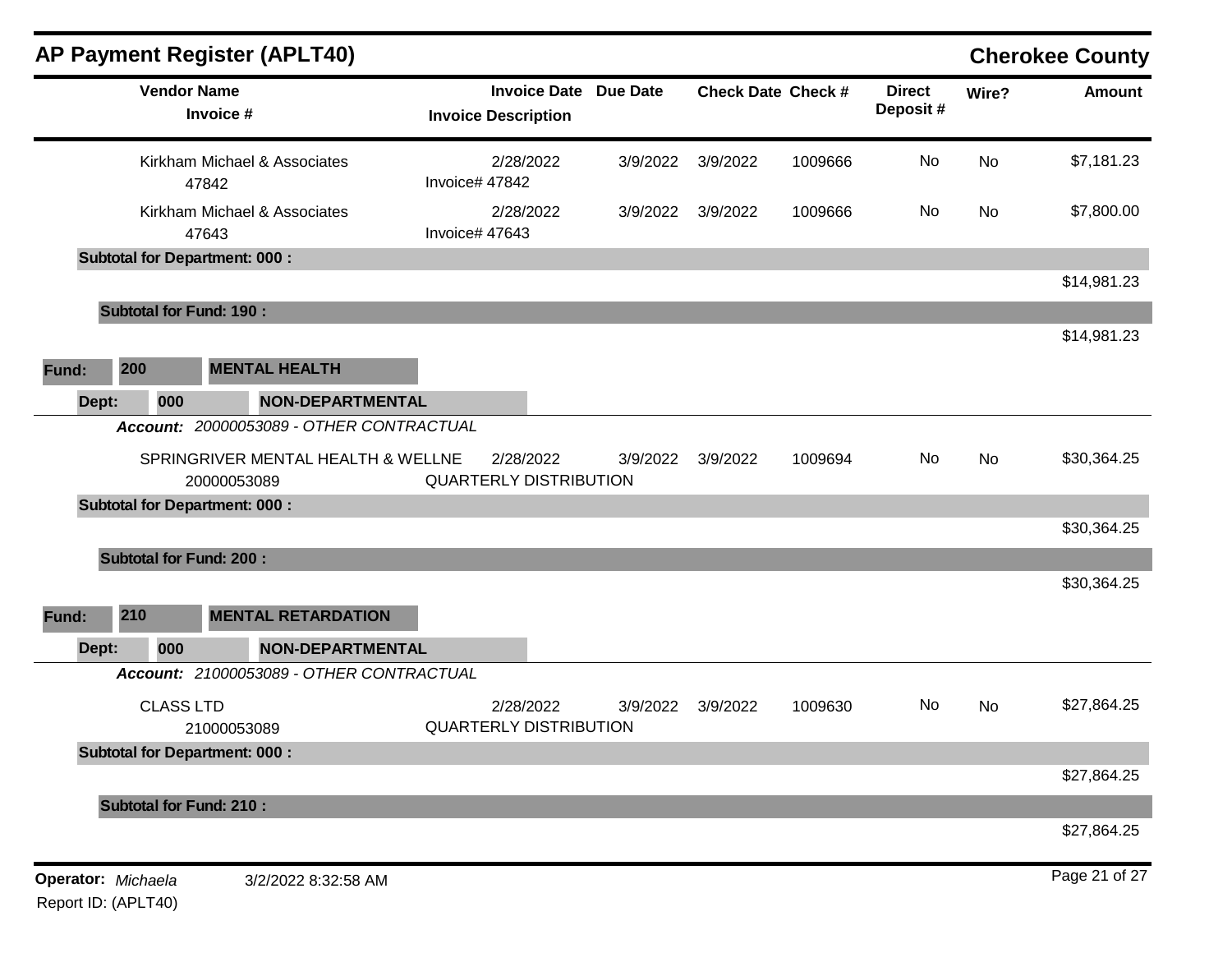|       |     |                                          | <b>AP Payment Register (APLT40)</b>      |                                       |           |                              |          |                           |                           |           | <b>Cherokee County</b> |
|-------|-----|------------------------------------------|------------------------------------------|---------------------------------------|-----------|------------------------------|----------|---------------------------|---------------------------|-----------|------------------------|
|       |     | <b>Vendor Name</b><br>Invoice #          |                                          | <b>Invoice Description</b>            |           | <b>Invoice Date Due Date</b> |          | <b>Check Date Check #</b> | <b>Direct</b><br>Deposit# | Wire?     | <b>Amount</b>          |
| Fund: | 220 |                                          | <b>AMBULANCE</b>                         |                                       |           |                              |          |                           |                           |           |                        |
| Dept: | 000 |                                          | <b>NON-DEPARTMENTAL</b>                  |                                       |           |                              |          |                           |                           |           |                        |
|       |     |                                          | Account: 22000053089 - OTHER CONTRACTUAL |                                       |           |                              |          |                           |                           |           |                        |
|       |     | 22000053089                              | CHEROKEE COUNTY AMBULANCE-DIST #2        | MONTHLY DISTRIBUTION ACCT 22000053089 | 2/28/2022 | 3/9/2022                     | 3/9/2022 | 1009622                   | No.                       | No        | \$50,632.00            |
|       |     | <b>Subtotal for Department: 000:</b>     |                                          |                                       |           |                              |          |                           |                           |           |                        |
|       |     |                                          |                                          |                                       |           |                              |          |                           |                           |           | \$50,632.00            |
|       |     | <b>Subtotal for Fund: 220:</b>           |                                          |                                       |           |                              |          |                           |                           |           |                        |
|       |     |                                          |                                          |                                       |           |                              |          |                           |                           |           | \$50,632.00            |
| Fund: | 224 |                                          | <b>CHEROKEE COUNTY 911</b>               |                                       |           |                              |          |                           |                           |           |                        |
| Dept: | 000 |                                          | <b>NON-DEPARTMENTAL</b>                  |                                       |           |                              |          |                           |                           |           |                        |
|       |     |                                          | Account: 22400053300 - MISC PAID OUT     |                                       |           |                              |          |                           |                           |           |                        |
|       |     | <b>AT&amp;T MOBILITY</b><br>287297386061 |                                          | INV 287297386061X02192022             | 2/28/2022 | 3/9/2022                     | 3/9/2022 | 1009606                   | No                        | <b>No</b> | \$91.10                |
|       |     | <b>CENTURYLINK</b><br>313409961          |                                          | ACCT 313409961                        | 2/28/2022 | 3/9/2022                     | 3/9/2022 | 1009618                   | No.                       | <b>No</b> | \$476.00               |
|       |     | <b>VERIZON WIRELESS</b><br>9899882877    |                                          | 3/1/2022<br>INV 9899882877            |           | 3/9/2022                     | 3/9/2022 | 1009703                   | No.                       | <b>No</b> | \$1,360.36             |
|       |     | <b>Subtotal for Department: 000:</b>     |                                          |                                       |           |                              |          |                           |                           |           |                        |
|       |     |                                          |                                          |                                       |           |                              |          |                           |                           |           | \$1,927.46             |
|       |     | <b>Subtotal for Fund: 224:</b>           |                                          |                                       |           |                              |          |                           |                           |           |                        |
|       |     |                                          |                                          |                                       |           |                              |          |                           |                           |           | \$1,927.46             |
| Fund: | 230 |                                          | <b>APPRAISER COSTS</b>                   |                                       |           |                              |          |                           |                           |           |                        |
| Dept: | 000 |                                          | <b>NON-DEPARTMENTAL</b>                  |                                       |           |                              |          |                           |                           |           |                        |
|       |     |                                          | Account: 23000053089 - OTHER CONTRACTUAL |                                       |           |                              |          |                           |                           |           |                        |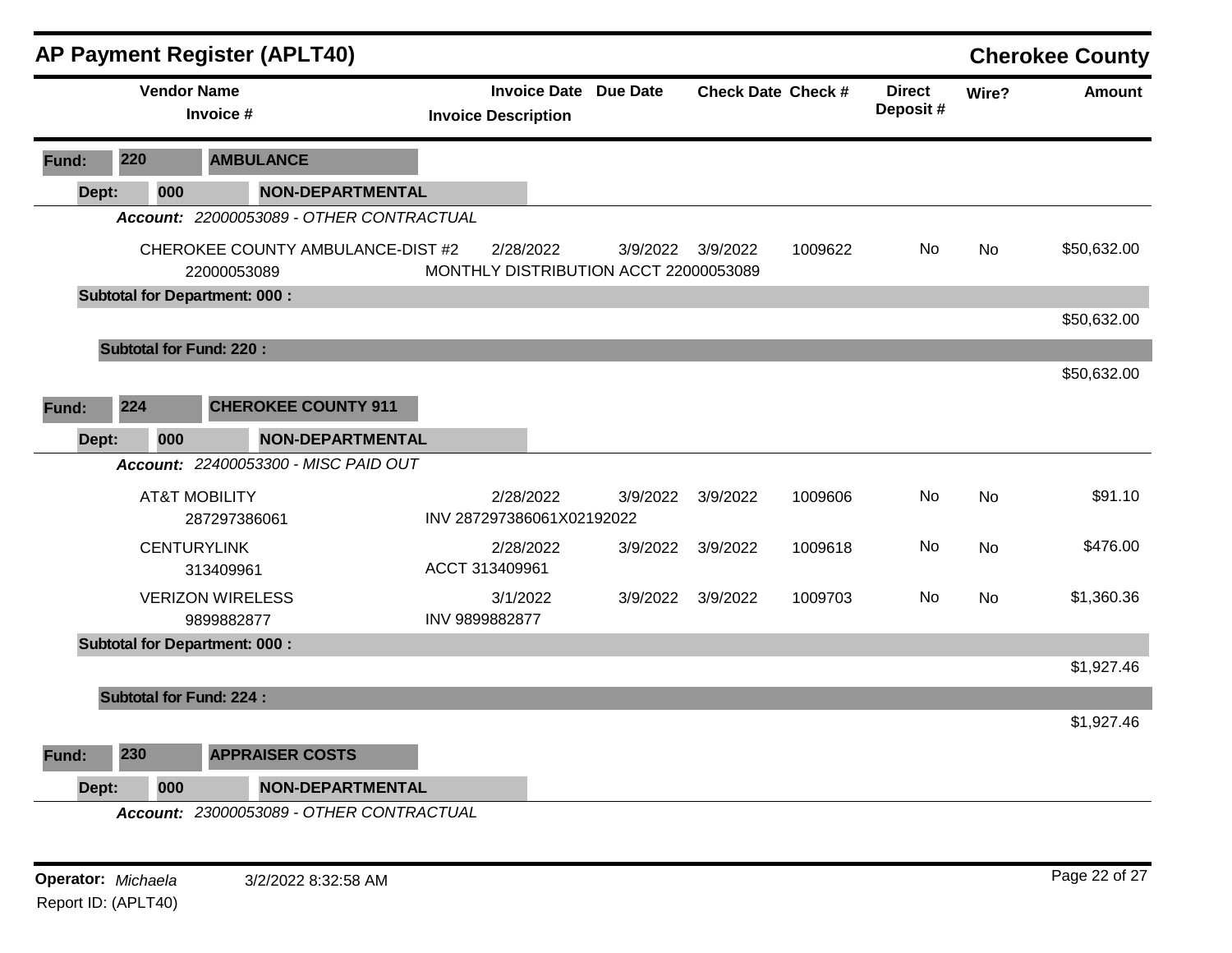| <b>AP Payment Register (APLT40)</b>                                                 |                                |                                                 |                           |         |                           |           | <b>Cherokee County</b> |
|-------------------------------------------------------------------------------------|--------------------------------|-------------------------------------------------|---------------------------|---------|---------------------------|-----------|------------------------|
| <b>Vendor Name</b><br>Invoice #                                                     | <b>Invoice Description</b>     | <b>Invoice Date Due Date</b>                    | <b>Check Date Check #</b> |         | <b>Direct</b><br>Deposit# | Wire?     | Amount                 |
| <b>CARLA WOOD</b><br>309<br><b>Subtotal for Department: 000:</b>                    | 3/1/2022                       | 3/9/2022<br>CIC TRAINING/SET UP NEW YEAR        | 3/9/2022                  | 1009614 | No                        | <b>No</b> | \$300.00               |
|                                                                                     |                                |                                                 |                           |         |                           |           | \$300.00               |
| <b>Subtotal for Fund: 230:</b>                                                      |                                |                                                 |                           |         |                           |           |                        |
| 260<br><b>EMPLOYEE BENEFITS</b><br>Fund:<br><b>NON-DEPARTMENTAL</b><br>000<br>Dept: |                                |                                                 |                           |         |                           |           | \$300.00               |
| Account: 26000053005 - EMPLOYEE BENEFITS                                            |                                |                                                 |                           |         |                           |           |                        |
| <b>STANLEY DAVIS</b><br>309                                                         | 3/1/2022                       | 3/9/2022<br>REIMURSEMENT/MASA OVERPAY           | 3/9/2022                  | 1009695 | No                        | No        | \$56.00                |
| <b>HEATHER SAPP</b><br>309                                                          | 3/1/2022                       | 3/9/2022<br>REIMBURSEMENT/MASA OVERPAY          | 3/9/2022                  | 1009651 | No                        | No        | \$56.00                |
| <b>CHARLSEA ROBNETT</b><br>309                                                      | 3/1/2022                       | 3/9/2022<br>REIMBURSEMENT/MASA OVERPAY          | 3/9/2022                  | 1009619 | No                        | No        | \$56.00                |
| <b>CASSIE GARRETT</b><br>309                                                        | 3/1/2022                       | 3/9/2022<br>REIMBURSEMENT/MASA OVERPAY          | 3/9/2022                  | 1009616 | No                        | No        | \$56.00                |
| <b>RALPH D HOUSER</b><br>309                                                        | 3/1/2022                       | 3/9/2022<br>REIMBURSEMENT/MASA OVERPAY          | 3/9/2022                  | 1009683 | No                        | No        | \$56.00                |
| <b>BEAU HAMLIN</b><br>309                                                           | 3/1/2022                       | 3/9/2022<br>REIMBURSEMENT/MASA OVERPAY          | 3/9/2022                  | 1009608 | No                        | No        | \$56.00                |
| <b>JASON ALLISON</b><br>309                                                         | 3/1/2022<br>REIMBURSEMENT/MASA | 3/9/2022                                        | 3/9/2022                  | 1009658 | No                        | No        | \$56.00                |
| <b>RAVEN ELMORE</b><br>309                                                          | 3/1/2022                       | 3/9/2022 3/9/2022<br>REIMBURSEMENT/MASA OVERPAY |                           | 1009684 | No                        | No        | \$56.00                |
| MARQUEE HEALTH LLC<br>9784                                                          | 2/23/2022<br><b>INV 9784</b>   | 3/9/2022 3/9/2022                               |                           | 1009672 | No                        | No        | \$118.00               |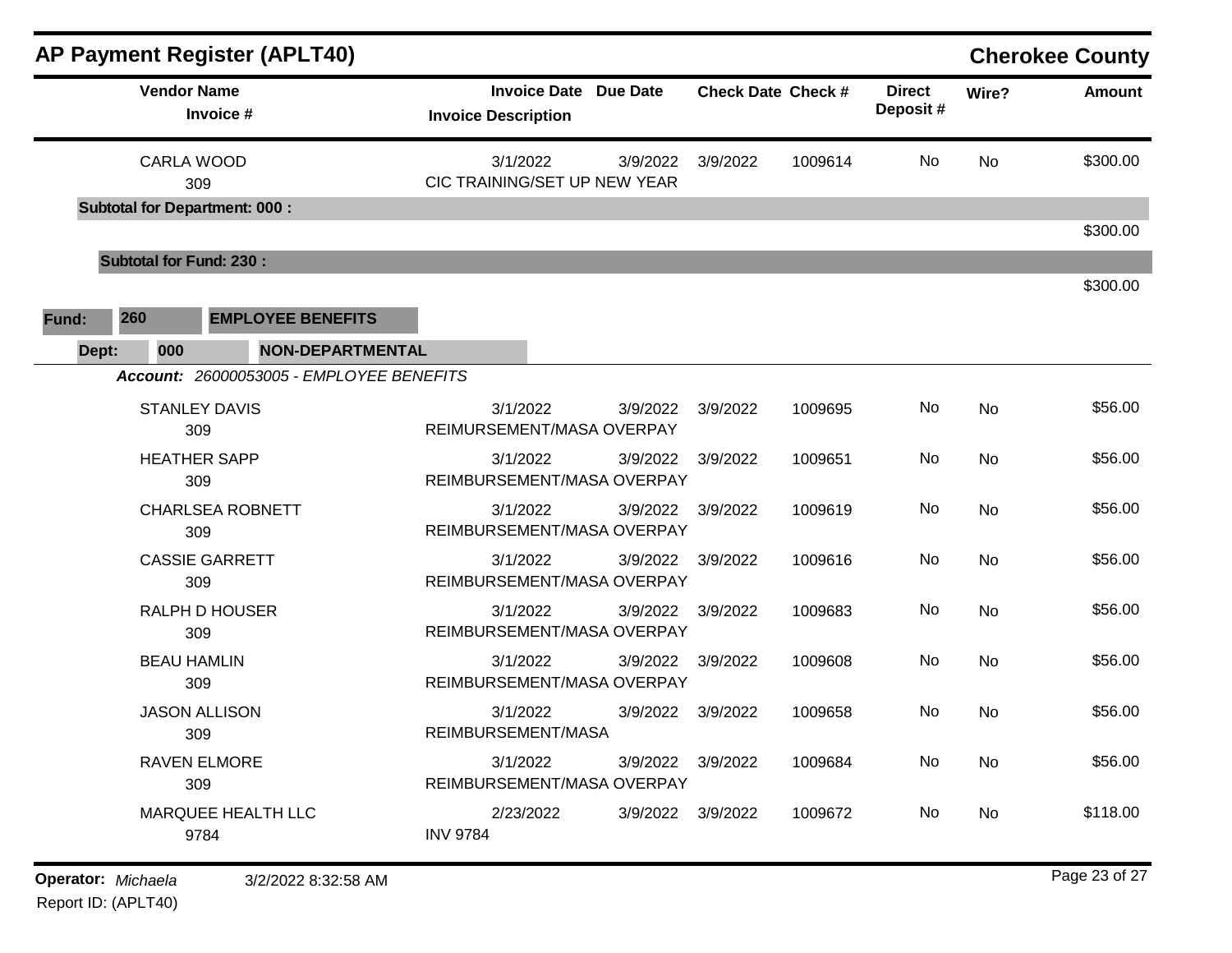|       |     |                                | <b>AP Payment Register (APLT40)</b>         |                                        |           |                              |          |                    |                           |           | <b>Cherokee County</b> |
|-------|-----|--------------------------------|---------------------------------------------|----------------------------------------|-----------|------------------------------|----------|--------------------|---------------------------|-----------|------------------------|
|       |     | <b>Vendor Name</b>             | Invoice #                                   | <b>Invoice Description</b>             |           | <b>Invoice Date Due Date</b> |          | Check Date Check # | <b>Direct</b><br>Deposit# | Wire?     | <b>Amount</b>          |
|       |     | <b>CORY MOATES</b><br>309      |                                             | 3/1/2022<br>REIMBURSEMENT/MASA OVERPAY |           | 3/9/2022                     | 3/9/2022 | 1009636            | No                        | <b>No</b> | \$56.00                |
|       |     | <b>BRANDON HAY</b><br>309      |                                             | 3/1/2022<br>REIMBURSEMENT/MASA OVERPAY |           | 3/9/2022                     | 3/9/2022 | 1009609            | No                        | <b>No</b> | \$56.00                |
|       |     | <b>JAMES S BOYES</b><br>309    |                                             | 3/1/2022<br>REIMBURSEMENT/MASA OVERPAY |           | 3/9/2022                     | 3/9/2022 | 1009657            | No.                       | <b>No</b> | \$56.00                |
|       |     | <b>JADE ELMORE</b><br>309      |                                             | 3/1/2022<br>REIMBURSEMENT/MASA OVERPAY |           | 3/9/2022                     | 3/9/2022 | 1009654            | No.                       | <b>No</b> | \$42.00                |
|       |     | 309                            | ROBERT T MARTIN                             | 3/1/2022<br>REIMBURSEMENT/MASA OVERPAY |           | 3/9/2022                     | 3/9/2022 | 1009687            | No                        | <b>No</b> | \$56.00                |
|       |     | <b>CRAIG YORK</b><br>309       |                                             | 3/1/2022<br>REIMBURSEMENT/MASA OVERPAY |           | 3/9/2022                     | 3/9/2022 | 1009638            | No                        | No        | \$56.00                |
|       |     |                                | <b>Account: 26000053216 - VSP Insurance</b> |                                        |           |                              |          |                    |                           |           |                        |
|       |     |                                | <b>VISION SERVICE PLAN</b><br>814436168     | INV 814436168                          | 2/25/2022 | 3/9/2022                     | 3/9/2022 | 1009704            | <b>No</b>                 | No        | \$89.17                |
|       |     |                                | <b>Subtotal for Department: 000:</b>        |                                        |           |                              |          |                    |                           |           |                        |
|       |     |                                |                                             |                                        |           |                              |          |                    |                           |           | \$977.17               |
|       |     | <b>Subtotal for Fund: 260:</b> |                                             |                                        |           |                              |          |                    |                           |           | \$977.17               |
| Fund: | 300 |                                | <b>SERVICE FOR ELDERLY</b>                  |                                        |           |                              |          |                    |                           |           |                        |
| Dept: |     | 000                            | NON-DEPARTMENTAL                            |                                        |           |                              |          |                    |                           |           |                        |
|       |     |                                | Account: 30000053072 - GAS, ELECTRIC, WATER |                                        |           |                              |          |                    |                           |           |                        |
|       |     |                                | KANSAS GAS SERVICE<br>309 EL1               | 3/1/2022<br>ACCT 512076592 1191351 09  |           | 3/9/2022                     | 3/9/2022 | 1009664            | No                        | No        | \$257.45               |
|       |     |                                | <b>KANSAS GAS SERVICE</b><br>309 EL         | 3/1/2022<br>ACCT 510724504 2014982 18  |           | 3/9/2022                     | 3/9/2022 | 1009664            | No                        | <b>No</b> | \$209.87               |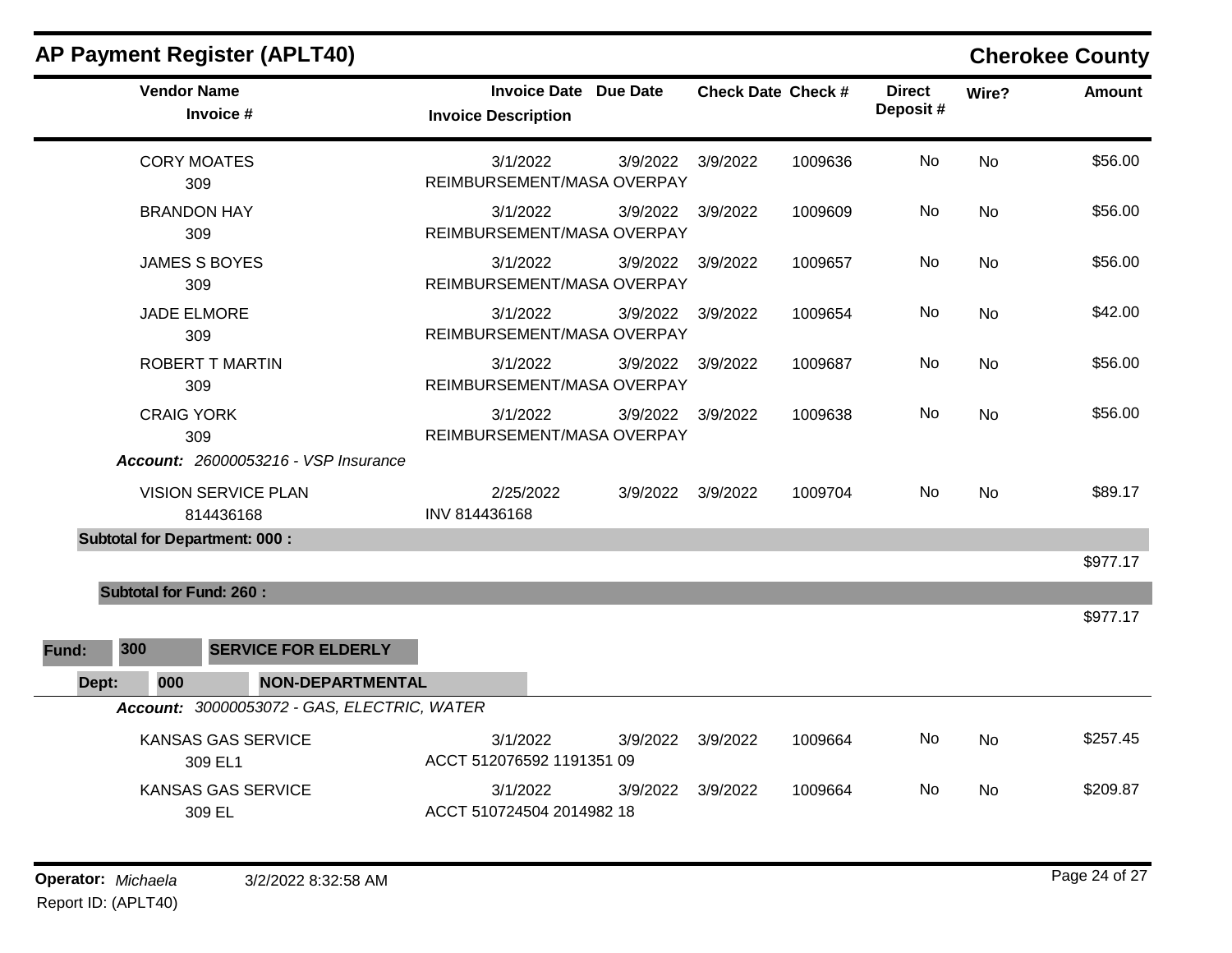|                    |       |                    |                                      | <b>AP Payment Register (APLT40)</b>              |                                      |                              |                   |                    |                            |       | <b>Cherokee County</b> |
|--------------------|-------|--------------------|--------------------------------------|--------------------------------------------------|--------------------------------------|------------------------------|-------------------|--------------------|----------------------------|-------|------------------------|
|                    |       | <b>Vendor Name</b> | Invoice #                            |                                                  | <b>Invoice Description</b>           | <b>Invoice Date Due Date</b> |                   | Check Date Check # | <b>Direct</b><br>Deposit # | Wire? | <b>Amount</b>          |
|                    |       |                    | <b>LIBERTY UTILITIES</b><br>3922-1   |                                                  | 2/25/2022<br>ACCT 124991597          | 3/9/2022                     | 3/9/2022          | 1009668            | No                         | No    | \$150.08               |
|                    |       |                    | <b>LIBERTY UTILITIES</b><br>3922-2   |                                                  | 2/25/2022<br>ACCT 828267310          |                              | 3/9/2022 3/9/2022 | 1009668            | No                         | No    | \$111.79               |
|                    |       |                    |                                      | <b>KANSAS GAS SERVICE</b><br>5100200853117538200 | 2/28/2022<br>ACCT 510020083117538200 | 3/9/2022                     | 3/9/2022          | 1009663            | No                         | No    | \$71.40                |
|                    |       |                    | <b>Subtotal for Department: 000:</b> |                                                  |                                      |                              |                   |                    |                            |       |                        |
|                    |       |                    |                                      |                                                  |                                      |                              |                   |                    |                            |       | \$800.59               |
|                    |       |                    | <b>Subtotal for Fund: 300:</b>       |                                                  |                                      |                              |                   |                    |                            |       |                        |
|                    |       |                    |                                      |                                                  |                                      |                              |                   |                    |                            |       | \$800.59               |
| Fund:              | 304   |                    |                                      | <b>SPIDER PROGRAM</b>                            |                                      |                              |                   |                    |                            |       |                        |
|                    | Dept: | 000                |                                      | <b>NON-DEPARTMENTAL</b>                          |                                      |                              |                   |                    |                            |       |                        |
|                    |       |                    |                                      | Account: 30400053300 - MISC PAID OUT             |                                      |                              |                   |                    |                            |       |                        |
|                    |       |                    | 203815                               | BROOKS-JEFFREY MARKETING, INC                    | 2/25/2022<br><b>INV 203815</b>       | 3/9/2022                     | 3/9/2022          | 1009610            | No                         | No    | \$100.00               |
|                    |       |                    | 203816                               | BROOKS-JEFFREY MARKETING, INC                    | 2/25/2022<br><b>INV 203816</b>       |                              | 3/9/2022 3/9/2022 | 1009610            | No                         | No    | \$540.00               |
|                    |       |                    | <b>Subtotal for Department: 000:</b> |                                                  |                                      |                              |                   |                    |                            |       |                        |
|                    |       |                    |                                      |                                                  |                                      |                              |                   |                    |                            |       | \$640.00               |
|                    |       |                    | <b>Subtotal for Fund: 304:</b>       |                                                  |                                      |                              |                   |                    |                            |       |                        |
|                    |       |                    |                                      |                                                  |                                      |                              |                   |                    |                            |       | \$640.00               |
| Fund:              | 330   |                    |                                      | <b>SEWER DISTRICT#1 OPER</b>                     |                                      |                              |                   |                    |                            |       |                        |
|                    | Dept: | 000                |                                      | NON-DEPARTMENTAL                                 |                                      |                              |                   |                    |                            |       |                        |
|                    |       |                    |                                      | Account: 33000053072 - GAS, ELECTRIC, WATER      |                                      |                              |                   |                    |                            |       |                        |
|                    |       |                    | <b>LIBERTY UTILITIES</b><br>199      |                                                  | 2/28/2022<br>Invoice# 199            |                              | 3/9/2022 3/9/2022 | 1009668            | No                         | No    | \$135.85               |
| Operator: Michaela |       |                    |                                      | 3/2/2022 8:32:58 AM                              |                                      |                              |                   |                    |                            |       | Page 25 of 27          |

**Operator:** Michaela<br>Report ID: (APLT40)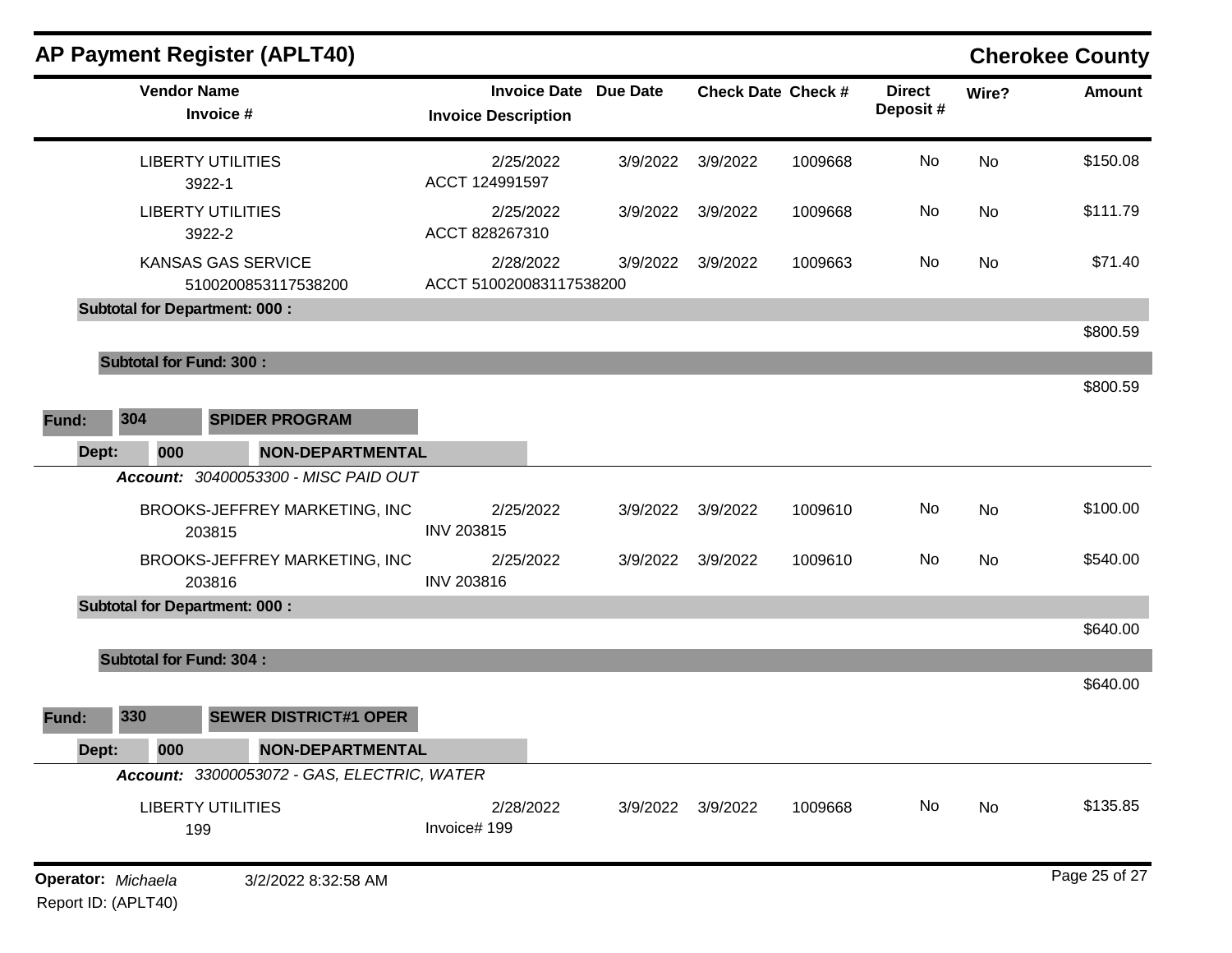| <b>AP Payment Register (APLT40)</b>  |                                                   |          |                           |                                      |                           | <b>Cherokee County</b> |               |
|--------------------------------------|---------------------------------------------------|----------|---------------------------|--------------------------------------|---------------------------|------------------------|---------------|
| <b>Vendor Name</b><br>Invoice #      | <b>Invoice Date</b><br><b>Invoice Description</b> | Due Date | <b>Check Date Check #</b> |                                      | <b>Direct</b><br>Deposit# | Wire?                  | <b>Amount</b> |
| <b>LIBERTY UTILITIES</b><br>198      | 2/28/2022<br>Invoice# 198                         | 3/9/2022 | 3/9/2022                  | 1009668                              | No                        | <b>No</b>              | \$48.78       |
| <b>LIBERTY UTILITIES</b><br>5619     | 2/28/2022<br>Invoice# 5619                        | 3/9/2022 | 3/9/2022                  | 1009668                              | No                        | <b>No</b>              | \$804.49      |
| <b>LIBERTY UTILITIES</b><br>197      | 2/28/2022<br>Invoice# 197                         | 3/9/2022 | 3/9/2022                  | 1009668                              | No                        | <b>No</b>              | \$38.66       |
| <b>Subtotal for Department: 000:</b> |                                                   |          |                           |                                      |                           |                        |               |
|                                      |                                                   |          |                           |                                      |                           |                        | \$1,027.78    |
| <b>Subtotal for Fund: 330:</b>       |                                                   |          |                           |                                      |                           |                        |               |
|                                      |                                                   |          |                           |                                      |                           |                        | \$1,027.78    |
|                                      |                                                   |          |                           | Total for Bank 1 Account 1120298:    |                           | \$358,452.33           |               |
|                                      |                                                   |          |                           | *****<br><b>Total Invoices Paid:</b> |                           | \$358,452.33           |               |